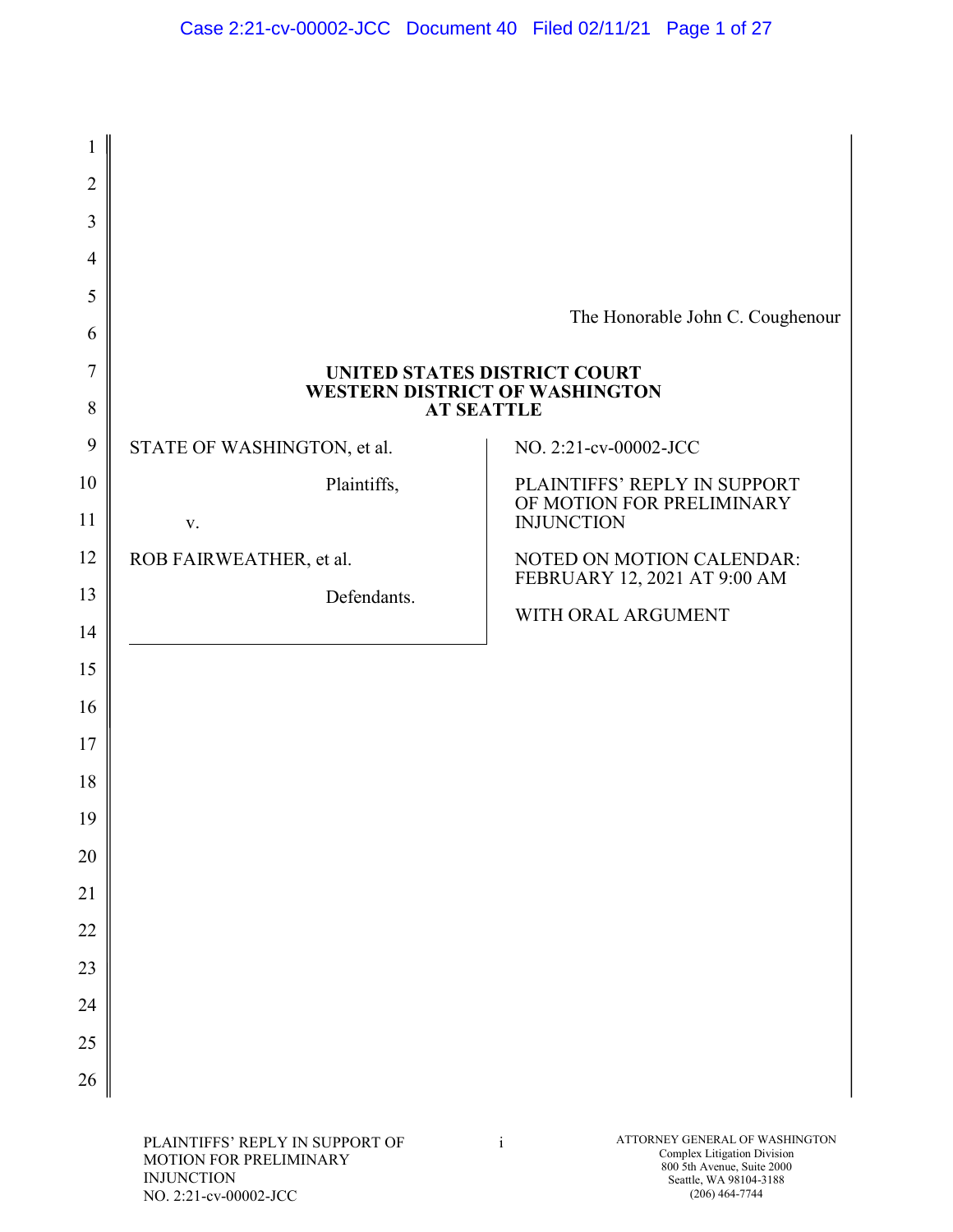#### **I. INTRODUCTION**

Unable to overcome the plain meaning of federal law and the overwhelming evidence of irreparable harm Plaintiffs have presented, Defendants respond by mischaracterizing the facts and the law in an effort to avoid this Court's review. The Court should see through Defendants' meritless arguments and grant the requested preliminary injunction.

Defendants first offer a meritless challenge to Plaintiffs' standing. But the 49 plaintiffs here submitted 80 unrebutted declarations vividly demonstrating the Seattle Archives facility's profound significance to Tribes, community and cultural organizations, universities, State and local governments, historians, and residents of this region, and the irreparable harm that will occur if the property is sold and its records scattered.

Defendants next ignore the text of FASTA and their own prior interpretation of it. They claim that the Archives facility is not "used in connection with Federal programs for agricultural, recreational, or conservation purposes," but their argument ignores the plain meaning of these terms and Plaintiffs' extensive evidence that the facility is used in connection with many qualifying Federal programs. And Defendants' claim that the decision to sell the Archives facility has "nothing at all to do with" Section 11 contradicts their own statements and records.

Finally, Defendants fail to demonstrate that an unlawful expedited sale with profound long-term consequences serves the public interest. Plaintiffs' evidence demonstrates the grave harms that will occur absent injunctive relief. Defendants' primary response is that the Washington Attorney General should have sued them sooner. This bizarre claim ignores not only the other 48 plaintiffs, but also that the Washington Attorney General *did* sue them many months ago to obtain illegally withheld documents about the sale decision—documents they are only now producing under court order. Defendants' utter lack of transparency throughout the pre-sale process culminated in their surprise announcement that they would bring a bundle of FASTA properties to market in "early 2021," prompting Plaintiffs to file this lawsuit. The bottom line is that the equities and public interest strongly favor Plaintiffs, and an injunction is warranted.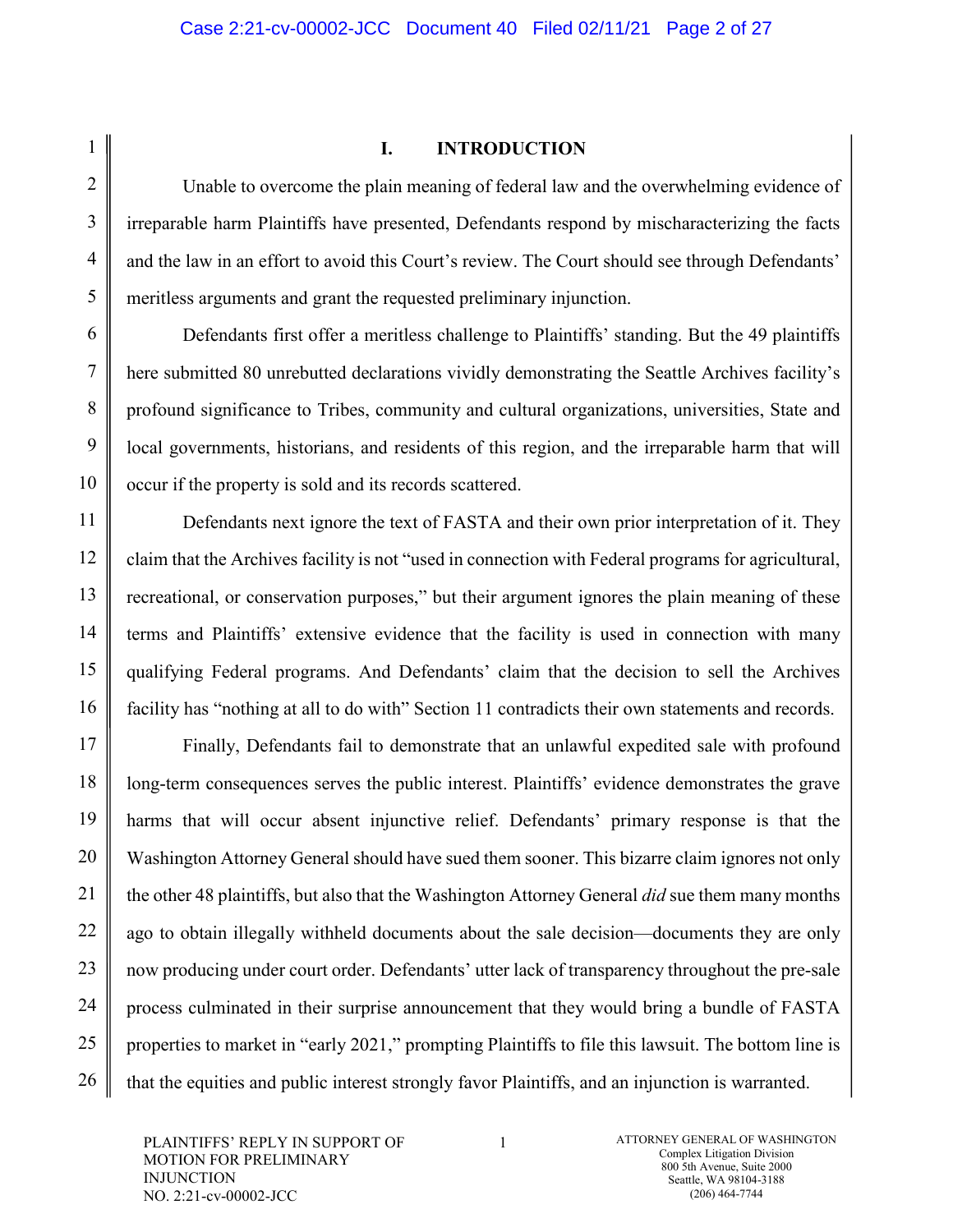# 1 2 3 4 5 6 7 8 9 10 11 12 13 14 15 16 17 18 19 20 21 22 23 24 25 26

#### **II. ARGUMENT**[1](#page-2-0)

## **A. Plaintiffs Have Standing**

Plaintiffs have constitutional and statutory standing, and Defendants' muddled standing analysis fails to show otherwise. *See* Opp'n at 9–13. There are 49 impacted Plaintiffs here, but "the presence of one party with standing is sufficient to satisfy Article III's case-or-controversy requirement." *Rumsfeld v. Forum Acad. & Inst. Rights, Inc.*, 547 U.S. 47, 52 n.2 (2006).

Constitutional standing consists of three elements: (1) injury in fact, (2) causation, and (3) redressability. *Spokeo, Inc. v. Robins*, 136 S. Ct. 1540, 1547 (2016); *Lujan v. Def. of Wildlife*, 504 U.S. 555, 560–61 (1992). Notably, Defendants do not contest Plaintiffs' constitutional standing for Count I of their complaint, which alleges the Archives facility is exempt from sale under FASTA. *See* Opp'n at 10 (challenging constitutional standing only as to Counts II and III). Nor do Defendants dispute that Plaintiffs' injuries are sufficient for standing and redressable; Defendants argue only that there is an insufficient causal link between their failure to follow FASTA Section 11 and Plaintiffs' harm. *See id.*; *see also id.* at 12–13. Defendants' argument is based solely on their erroneous assertion that they were not required to comply with Section 11's mandatory requirements, which is incorrect. *See* Section II.B.2, *infra*. And while the procedural violations were certainly harmful on their own, they also render the sale unlawful—and the unlawful *sale* of the Archives facility, which will mean moving its records thousands of miles away, $^2$  $^2$  is the direct and obvious cause of Plaintiffs' loss of access to those records.

In addition to having constitutional standing, Plaintiffs also fall within FASTA's zone of interests.<sup>[3](#page-2-2)</sup> *Contra* Opp'n at 10–12. The purpose of the zone-of-interests test is to "exclude those"

<span id="page-2-0"></span> <sup>1</sup> Plaintiffs submit that the Court can and should deny Defendants' motion to dismiss Counts I–III based on the briefing on the instant Motion. The Count IV Tribal Plaintiffs will address the motion to dismiss Count IV on the schedule established by the local rules. *See* LCR 7(d)(3); Dkt. #36; Opp'n at 19‒21. If necessary, additional briefing on the motion to dismiss Counts I-III will be submitted on that schedule.

<span id="page-2-2"></span><span id="page-2-1"></span><sup>&</sup>lt;sup>2</sup> Defendants offer no evidence refuting the agencies' publicly announced plan to ship the records to facilities in Missouri and Southern California after the Seattle Archives facility is sold. *See* Mtn. at 10; Dkt. #30 (First Amended Complaint (FAC) ¶10 & n.2.

<sup>&</sup>lt;sup>3</sup> Because the APA provides a basis for judicial review, 5 U.S.C. §§ 701–706, it is irrelevant whether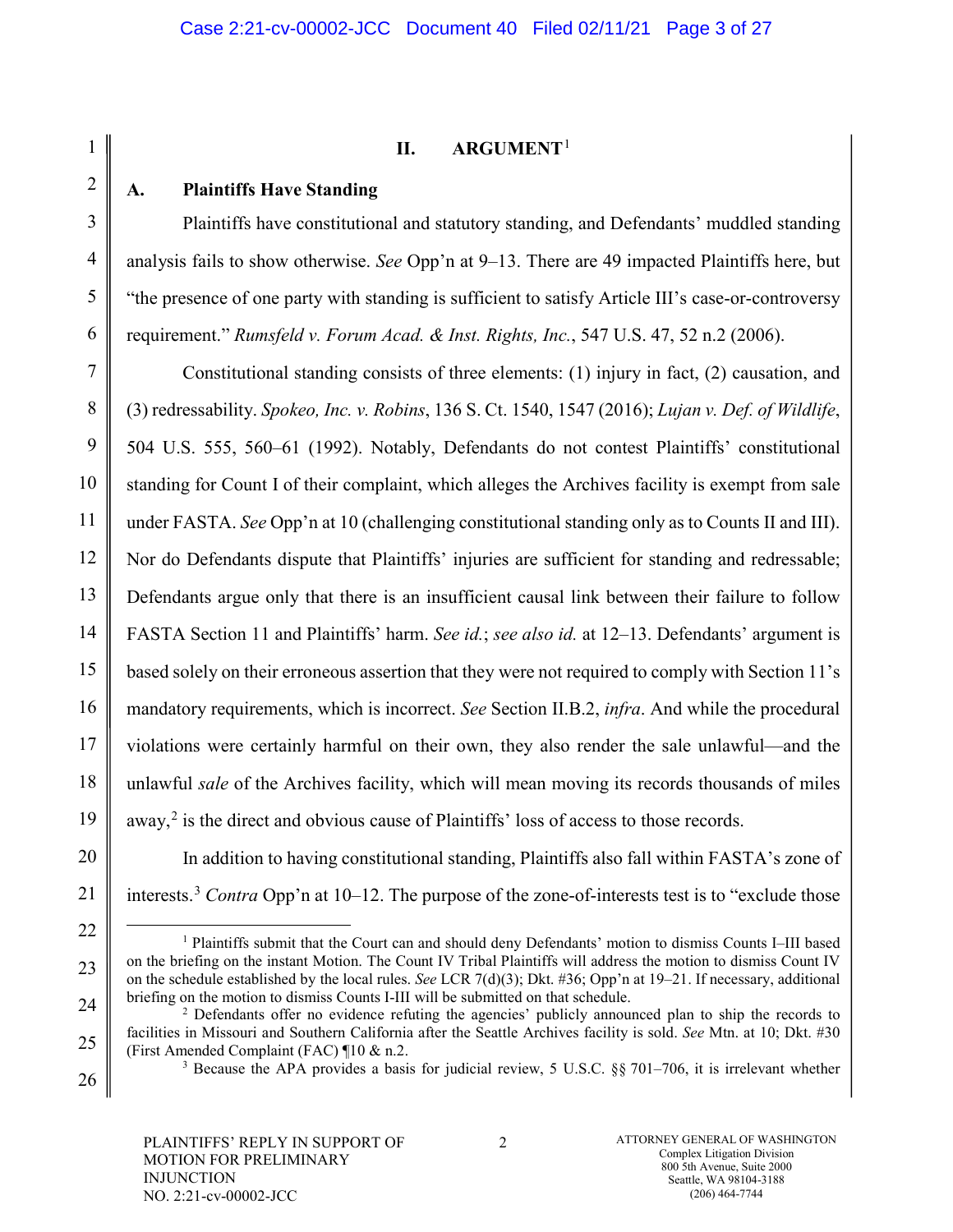1 2 3 4 5 6 7 8 9 10 11 12 13 14 15 16 17 18 19 20 plaintiffs whose suits are more likely to frustrate than to further statutory objectives." *Clarke v. Sec. Indus. Ass'n*, 479 U.S. 388, 397 (1987). Thus, "[t]he test forecloses suit only when a plaintiff's interests are so marginally related to or inconsistent with the purposes implicit in the statute that it cannot reasonably be assumed that Congress intended to permit the suit." *Match-E-Be-Nash-She-Wish Band of Pottawatomi Indians v. Patchak*, 567 U.S. 209, 225 (2012) (internal quotation omitted). In the APA context, the test is particularly "lenient" and "not especially demanding." *Lexmark Int'l, Inc. v. Static Control Components, Inc.*, 572 U.S. 118, 130 (2014) (internal quotation omitted); *E. Bay Sanctuary Covenant v. Trump*, 950 F.3d 1242, 1270 (9th Cir. 2020). It requires no "indication of congressional purpose to benefit the plaintiff," and is satisfied if the plaintiff's interests are "arguably" protected or regulated. *Match-E-Be-Nash-She-Wish*, 567 U.S. at 224, 225 (internal quotation omitted). The word "arguably" "indicate[s] that the benefit of any doubt goes to the plaintiff." *Id.* at 225. This lenient standard reflects Congress's intent that the APA provide "omnibus" judicial review of agencies' violation of statutes "that do not themselves include causes of action for judicial review." *Lexmark*, 572 U.S. at 130; *see also Bennett v. Spear*, 520 U.S. 154, 174‒77 (1997). Courts have recognized that the zone of interests generally includes "parties whose interests, while not in any specific or obvious sense among those Congress intended to protect, coincide with the protected interests." *Hazardous Waste Treatment Council v. Thomas*, 885 F.2d 918, 922 (D.C. Cir. 1989); *see E. Bay Sanctuary Covenant*, 950 F.3d at 1270 (non-profit organization offering asylum-related services was within zone of interests of statute establishing asylum eligibility requirements).

Here, Plaintiffs easily meet this "lenient" standard. Defendants fail to mention FASTA's multiple provisions recognizing that selling a particular federal property may affect the public, and establishing procedural mechanisms to protect and account for the public interest (which

24

-

25

26

21

22

Plaintiffs have an independent cause of action under FASTA. *See Sierra Club v. Trump*, 929 F.3d 670, 698 (9th Cir. 2019); *Washington v. U.S. Dep't of Homeland Sec.*, No. C19-2043 TSZ, 2020 WL 1819837, at \*9 (W.D. Wash. Apr. 10, 2020); FAC Counts I–III (asserting APA causes of action); *contra* Opp'n at 9–11.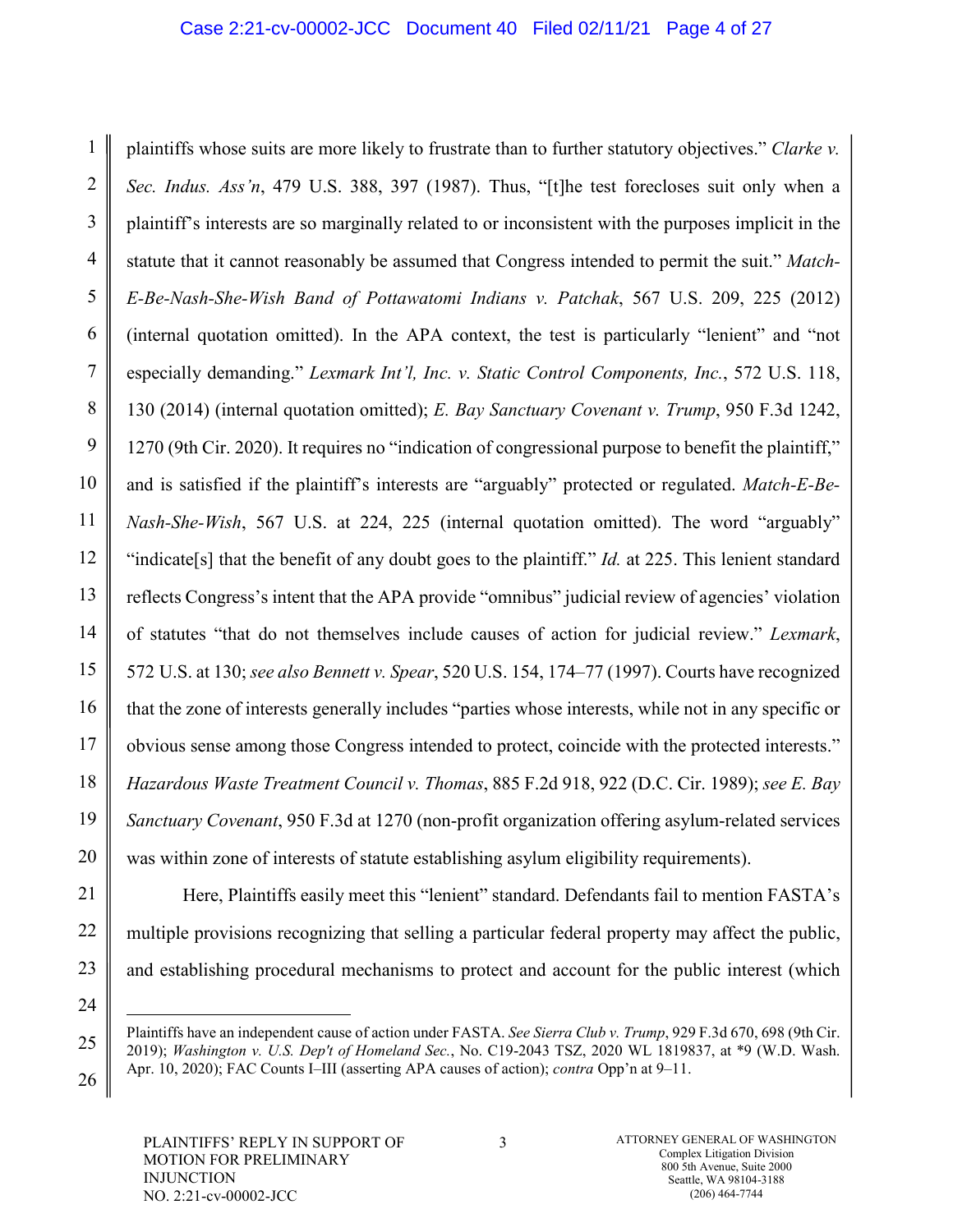1 2 3 4 5 6 7 8 9 10 11 12 13 14 15 16 were not followed here). For example, the PBRB's meetings "shall be open to the public," FASTA  $\S$  5(a),<sup>[4](#page-4-0)</sup> and in recommending properties for expedited sale, the PBRB "shall conduct public hearings," *id.* § 12(f), and "shall consider" factors including "[t]he extent to which a civilian real property aligns with the current mission of the Federal agency" and "[t]he extent to which public access to agency services is maintained or enhanced." *Id.* §§ 12(b)(3), 11(b)(3)(F), (J). And State and local officials are permitted to submit information to the PBRB and the PBRB is required to consult with them if they do. *Id.*  $\S 12(d)$ . Here, the evidence overwhelmingly demonstrates a strong public interest in the Archives records remaining in the Pacific Northwest. If the facility is unlawfully sold, and its records shipped thousands of miles away, many of the Tribal, State, and organizational Plaintiffs and their members will lose meaningful access to records of paramount importance to them, contrary to NARA's mission of providing public access to these records.[5](#page-4-1) *See* Mtn. at 18‒23. Indeed, if the 49 Plaintiffs here—who all use and rely on the Archives records, *see* FAC  $\P$ 17–66—are not within the zone of interests regarding the sale of the facility and consequent removal of its records from this region, it is difficult to imagine who would be. Plaintiffs' interests are certainly not "marginally related to" or "inconsistent" with FASTA: rather, Plaintiffs are seeking to *enforce* FASTA's procedural requirements and its exemption for properties like the Archives facility, the violations of which directly harm their interests. By contrast, Defendants' plan to unlawfully sell an exempt property does not "further" FASTA's objectives. *Contra* Opp'n at 12. For all of these reasons, Plaintiffs' interest is more than sufficient to enable them to challenge Defendants' violations of FASTA.

<span id="page-4-1"></span><span id="page-4-0"></span>26

## **B. Plaintiffs Have Demonstrated They Are Likely to Succeed on the Merits**

## **1. The Archives facility is exempt from FASTA (Count I)**

The planned sale of the Archives facility under FASTA is unlawful *ab initio* because the

 <sup>4</sup> Congress intended for the PBRB to "utilize regional public meetings" to seek public input on potential property sales. Fraas Ex. 15 at 12. Here, Defendants do not dispute that they failed to conduct any public hearings in Washington, Idaho, Oregon, or Alaska. *See* Mtn. at 9.

<sup>&</sup>lt;sup>5</sup> See, e.g.,<https://www.archives.gov/seattle> ("About Us: We maintain and provide access to permanent records created by Federal agencies and courts" in AK, ID, OR, and WA) (last visited Feb. 11, 2021).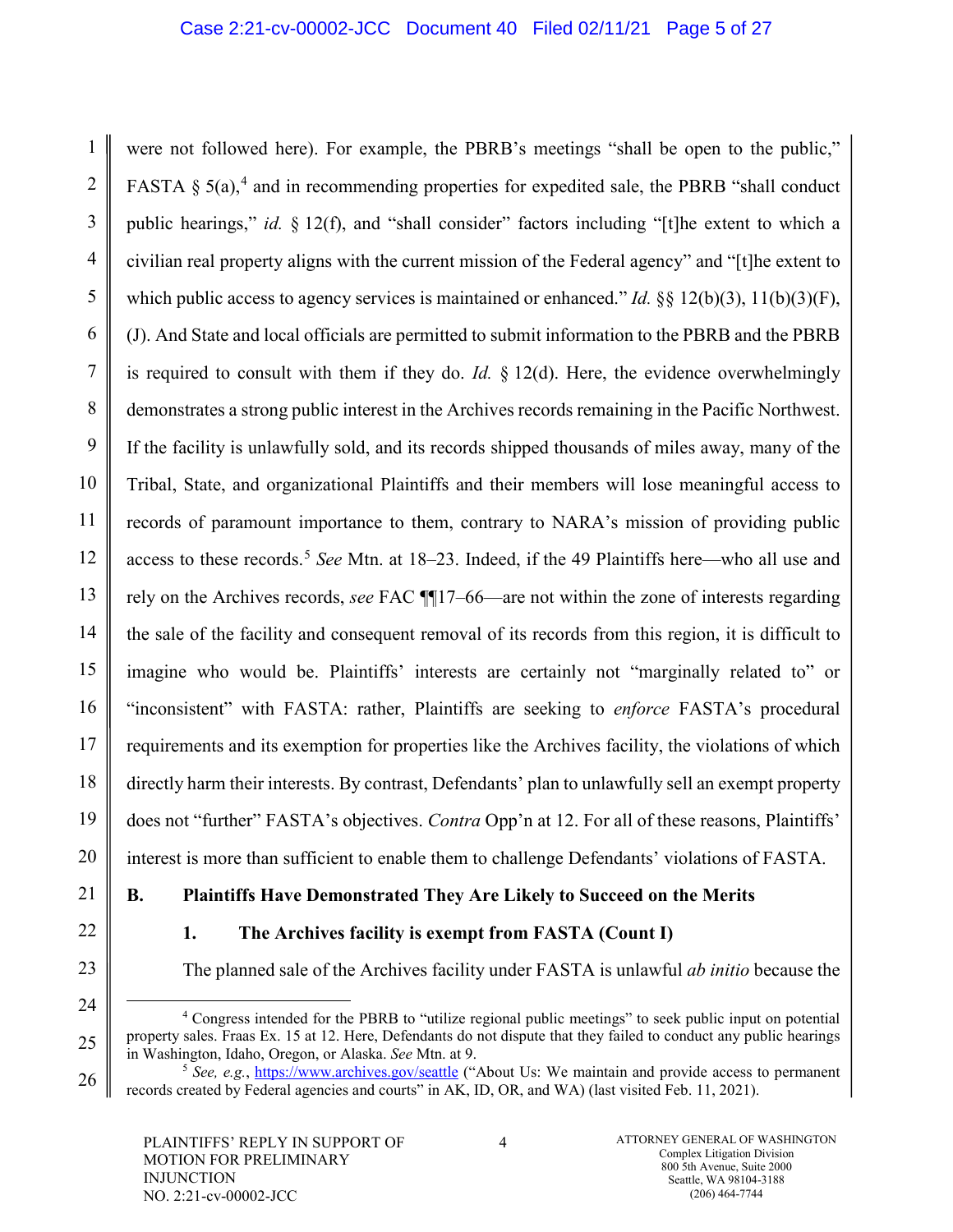#### Case 2:21-cv-00002-JCC Document 40 Filed 02/11/21 Page 6 of 27

1 2 3 4 5 6 7 8 9 10 11 12 13 14 15 16 17 18 19 20 facility is exempt from FASTA under Section  $3(5)(B)(viii)$ . Mtn. at  $3-6$ ,  $11-13$ . Yet Defendants argue that FASTA Section 18's limited bar on judicial review—which applies only to "actions of the Board" and "actions taken pursuant to sections 12 and 13"—somehow prevents this Court from enforcing the exemptions Congress established in Section 3. Opp'n at 17. Defendants offer no authority for the remarkable claim that Section 18 should bar judicial review as to provisions of FASTA that Congress chose *not* to leave to the agencies' discretion.[6](#page-5-0) *See id.* Nor could they. The APA supplies a "'strong presumption that Congress intends judicial review of agency action,'" such that "'only upon a showing of "clear and convincing evidence" of a contrary legislative intent should the courts restrict access to judicial review.'" *Allen v. Milas*, 896 F.3d 1094, 1103 (9th Cir. 2018) (quoting, first, *Bowen v. Mich. Acad. of Family Physicians*, 476 U.S. 667, 670 (1986), and second, *Abbott Labs. v. Gardner*, 387 U.S. 136, 140‒41 (1967)). As such, jurisdiction-stripping provisions must be construed narrowly: "Our Circuit has applied this admonition to conclude that a 'jurisdictional bar is not to be expanded beyond its precise language.'" *ANA Int'l, Inc. v. Way*, 393 F.3d 886, 891 (9th Cir. 2004) (citation omitted).[7](#page-5-1) Defendants' proposed expansion of FASTA's judicial-review limitations is unjustifiable under these precedents. Congress surgically limited FASTA's judicial-review bar, choosing *not* to preclude review of violations of Section 3. *Cf. In re Border Infrastructure Envtl. Litig.*, 915 F.3d 1213, 1222 (9th Cir. 2019) (reviewing claims not subject to statute's limited judicial-review bar, under which the "predicate legal question of statutory authority" was "not committed to agency discretion"). Thus, FASTA's exemptions are judicially reviewable and enforceable. $8$ 

<span id="page-5-0"></span>21

22

23

<span id="page-5-1"></span>24

<span id="page-5-2"></span>25

 <sup>6</sup> Defendants appear to ask the Court to infer that OMB's "approval" of the sale under Section 13 included a "determination" that the exemption at issue does not apply. Opp'n at 17. This is based on several unfounded assumptions: (1) that Defendants affirmatively "determined" that the exemption does not apply (they did not: *see* Mtn. at 9; Fraas Ex. 5 at 30); (2) that such a "determination," articulated for the first time in litigation, is entitled to deference (it is not: *see* Mtn. at 13 n.13); and (3) that the purported "determination" occurred under Section 13 (it did not: Section 13 does not mention FASTA's exemptions, which are instead found in Section 3).

<sup>7</sup> Defendants' cited authority is inapposite: neither *Kamehameha* nor *Korherr* concerned a statutory jurisdiction-stripping provision. *See* Opp'n at 17; 990 F.2d 458 (9th Cir. 1993); 262 F.2d 157 (9th Cir. 1958).

<sup>8</sup> For the same reasons, it is appropriate for the Court to enjoin the PBRB from taking any action to further a FASTA sale of the Archives facility. While "actions of the Board" *pursuant to FASTA* (e.g., recommending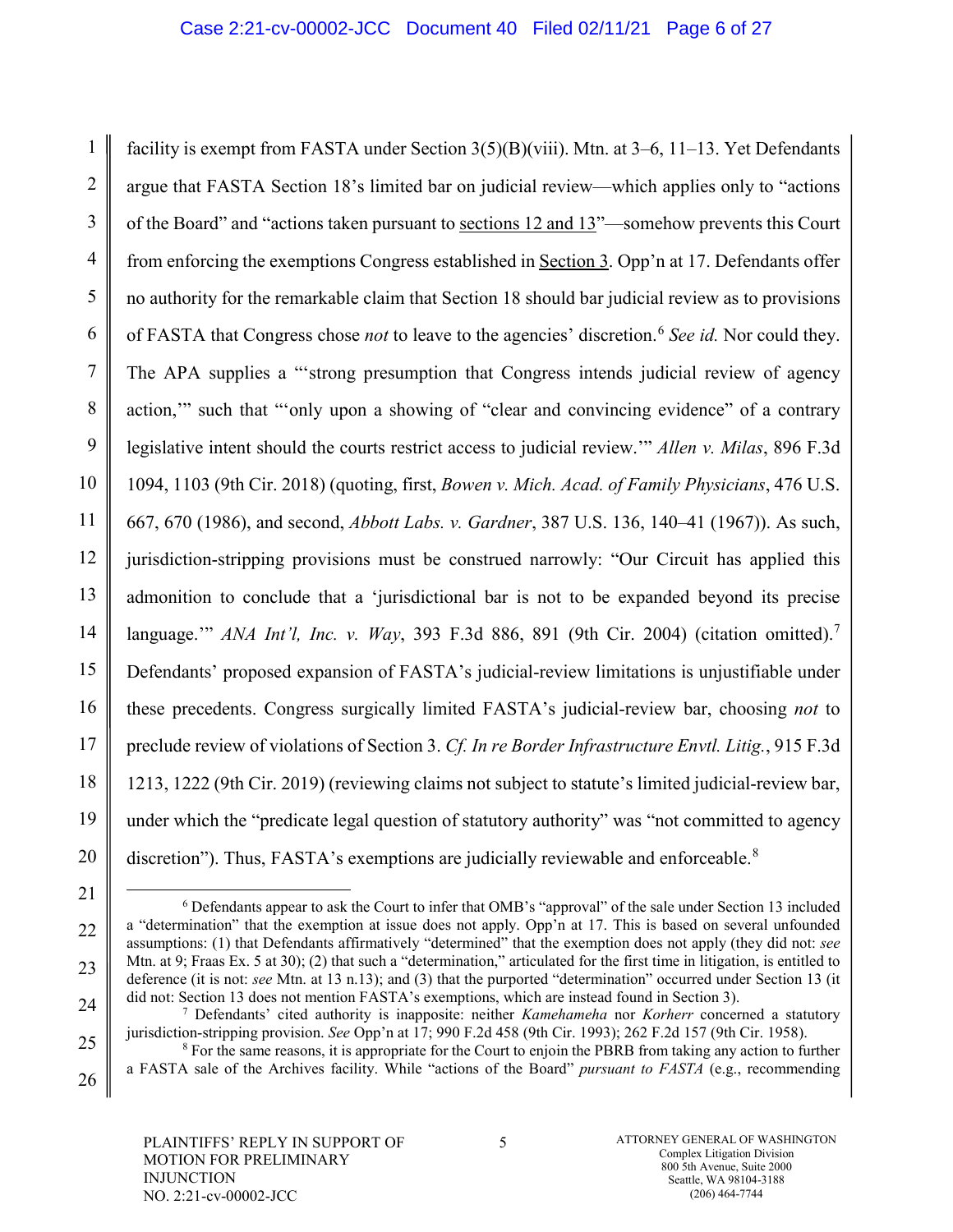#### Case 2:21-cv-00002-JCC Document 40 Filed 02/11/21 Page 7 of 27

Practically speaking, Defendants' theory leads to absurd results. If their overly broad reading of Section 18 were adopted, then the agencies could sell any exempt property—such as a military base, or a property held in trust for a tribe, *see* FASTA §§ 3(5)(B)(i), (ii), (v)—with no judicial oversight whatsoever. There is no indication that Congress intended to give this much unchecked power to agencies lacking expertise in national security or government-togovernment tribal relations. Again, FASTA's judicial-review bar is narrow: while it effectively gives the agencies discretion to decide which properties to sell pursuant to FASTA, it does not foreclose judicial review of property sales that are *exempt* from FASTA under Section 3.

Defendants' argument that the Section  $3(5)(B)(viii)$  exemption does not apply to the Archives facility fares no better. Their myopic statutory analysis, which selectively invokes a single statutory construction canon without addressing Plaintiffs' cited authority, is fatally flawed in several respects. *See* Opp'n at 17–18. First, Defendants fail to address or distinguish the ample authority supporting a plain-text reading of the statute, which demonstrates that the Archives facility is exempt from FASTA because it is "used in connection with Federal programs for agricultural, recreational, or conservation purposes." *See* Mtn. at 3–6, 11–13; FASTA § 3(5)(B)(viii). Second, even if Defendants' invocation of the *noscitur a sociis* canon could support a narrow reading of "conservation" to relate exclusively to "natural resources," Opp'n at 18—a dubious proposition, given the broad meanings of both "conservation" and "recreation," Mtn. at 12—Plaintiffs have provided extensive, unrebutted evidence that the Archives facility is, in fact, "used in connection with" numerous Federal programs related to conservation of natural resources. *See* Mtn. at 3–5. These include programs of the very agencies Defendants mention: the Department of Agriculture, U.S. Forest Service, Bureau of Land Management, and National Park Service—as well as programs administered by Tribes under ISDEAA, among others. *Id.*; *see* Opp'n at 18 & n.15; *see also* Amicus Br. at 6‒9. Moreover, Defendants do not

properties for sale) are not reviewable, Defendants offer no reason to read Section 18 so broadly as to make the Board's *violations* of FASTA (e.g., selling an exempt property) unreviewable. *See* Opp'n at 13–14.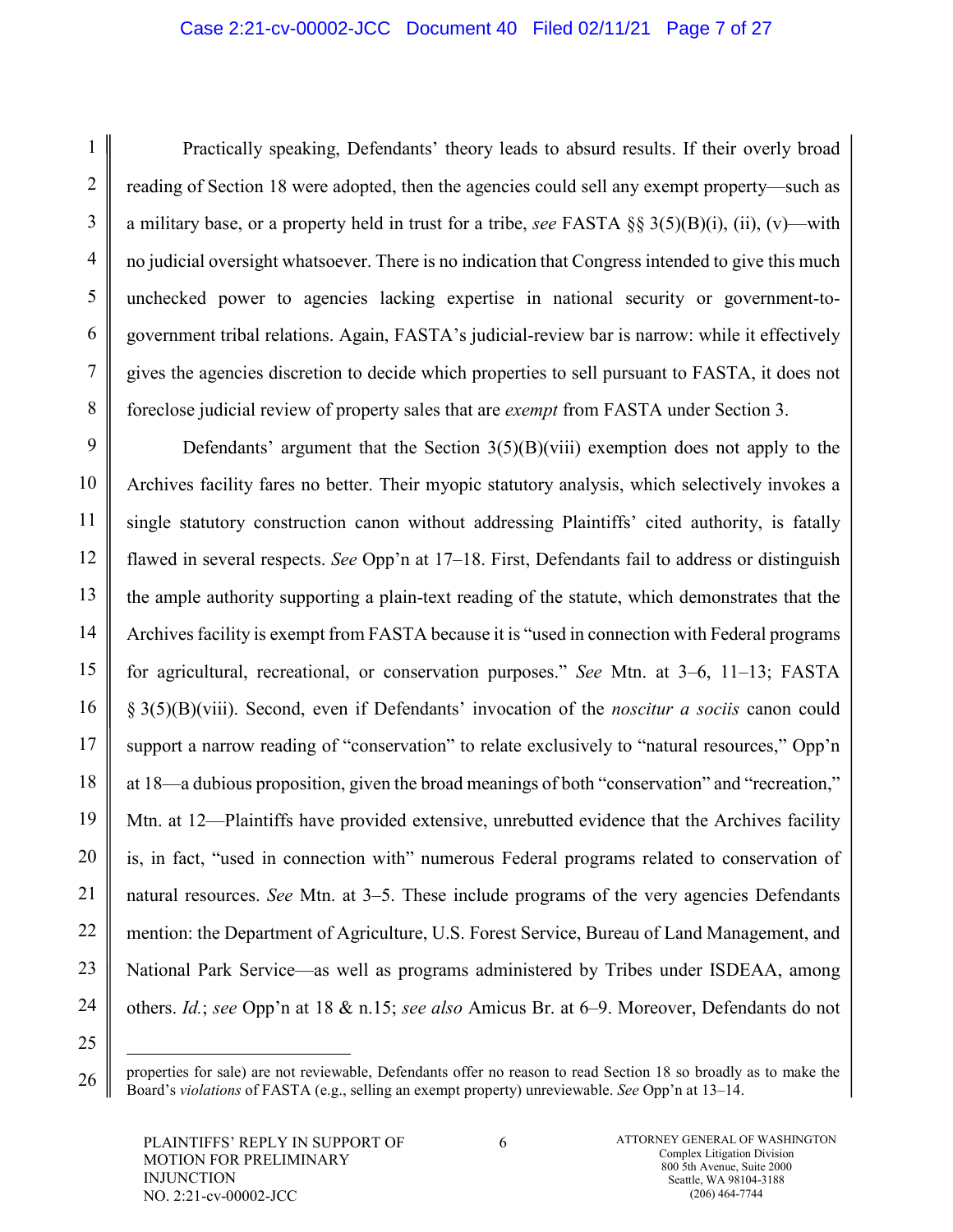#### Case 2:21-cv-00002-JCC Document 40 Filed 02/11/21 Page 8 of 27

dispute that use of the Archives facility in connection with a *single* agricultural, recreational, *or* conservation program exempts it from FASTA—and Plaintiffs have offered evidence as to all three program types. *See* Mtn. at 3–5. Third, in asking the Court to read the exemption to apply only to "buildings belonging to" federal agencies with a natural-resource conservation mission, Defendants read language into the exemption that is not there. Opp'n at 18. The statute exempts properties that are "used in connection with" certain Federal programs—not properties "belonging to" certain agencies. FASTA  $\S 3(5)(B)(viii)$ ; Mtn. at 12–13. Moreover, it expressly exempts properties used for "research" in connection with such programs, a provision Defendants ignore. *See id.* at 3‒5 (discussing research at Archives facility for relevant federal programs). In any case, while the facility is owned by GSA, it has long been occupied and operated by NARA, which undisputedly uses the facility for its own self-described "conservation" activities. Mtn. at 6; FAC ¶9; *see also* Dkt. #35 (Quigley Decl.) ¶4 (describing NARA document-conservation protocols); Amicus Br. at 3–6.

The fact that the Archives facility is exempt from FASTA is sufficient, on its own, to render the forthcoming sale unlawful and demonstrate a likelihood of success on the merits.

1

2

3

4

5

6

7

8

9

10

11

12

13

14

15

16

17

18

19

20

21

22

23

24

25

26

#### **2. Defendants admittedly bypassed Section 11 requirements (Counts II, III)**

As a threshold matter, Defendants misstate the nature of Counts II and III and the applicable standard. Plaintiffs do not challenge the "rationality" of Defendants' actions under an "arbitrary and capricious" theory. *Contra* Opp'n at 8‒9, 13; *see also id.* at 11 (misquoting Count III, which does not contain the phrase "arbitrary and capricious"). Rather, Counts II and III allege that Defendants committed procedural errors and omissions, violating FASTA and tainting the entire decision-making process. *See* Mtn. at 8–9, 13–18; FAC ¶[175–92. The Court owes no "deferen[ce]" to these violations under an inapplicable "arbitrary and capricious" rubric. *Contra* Opp'n at 8. Nor do Plaintiffs seek to "compel" agency action by way of this Motion. *Contra* Opp'n at 9 n.7, 25 & n.21. Rather, Plaintiffs are seeking a prohibitory injunction *pendente lite* to prevent an unlawful sale. Mtn. at 15 n.14, 24; *infra* at 12; *see Ariz. Dream Act Coal. v. Brewer*,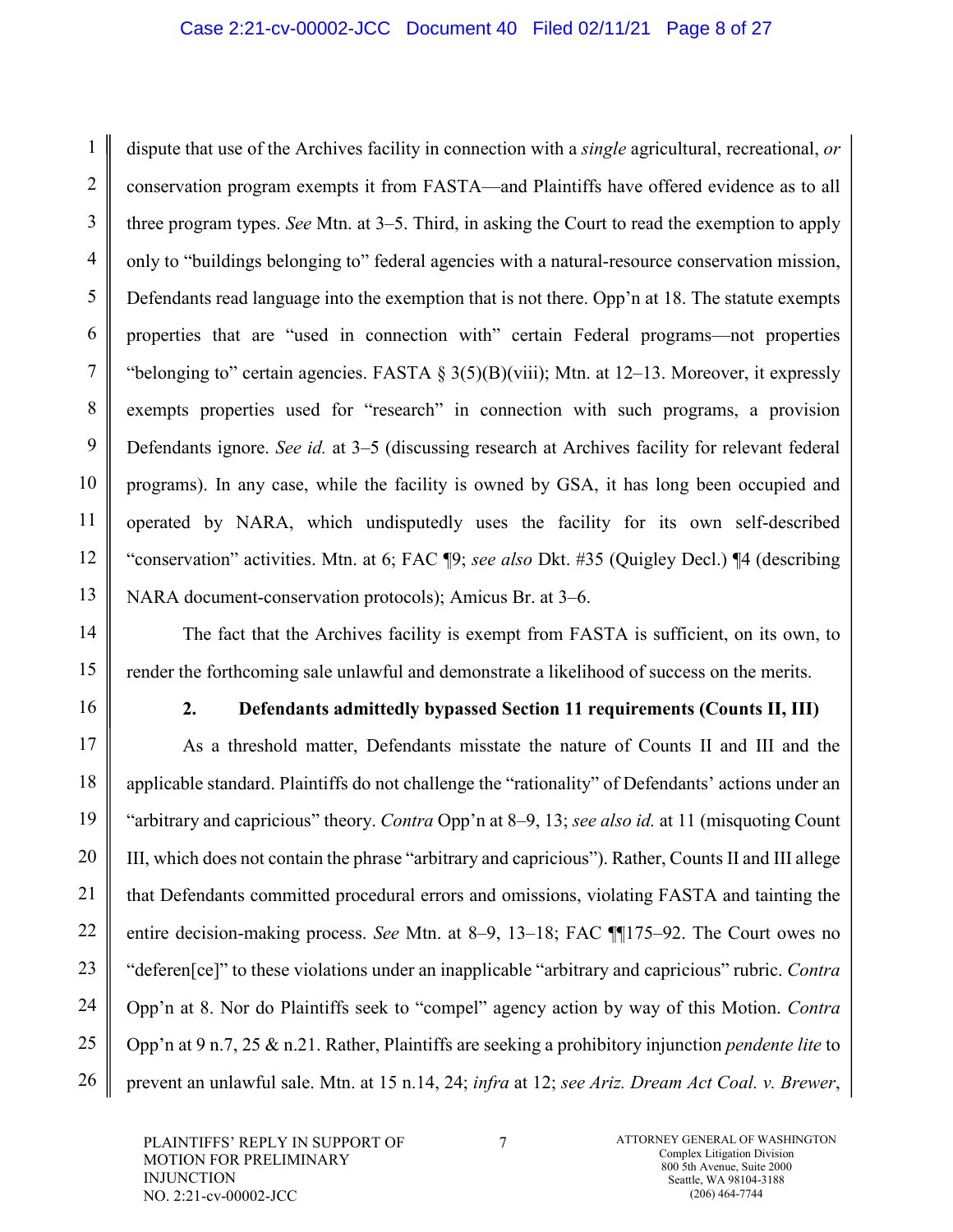757 F.3d 1053, 1060 (9th Cir. 2014) (a "prohibitory injunction prohibits a party from taking action and preserves the status quo pending a determination of the action on the merits").

As Plaintiffs established in their Motion, Section 11 specifically and unequivocally requires OMB and GSA to take a number of discrete, nondiscretionary actions to assist the PBRB in identifying federal properties eligible for sale under FASTA. Mtn. at 14–15. Defendants do not—because they cannot—dispute that OMB and GSA failed to fulfill these duties. *See* Opp'n at 16. Nor do they dispute that Section 11 of FASTA—unlike Sections 12 and 13—is subject to judicial review. Mtn. at 17; Opp'n at 16. Instead, Defendants attempt to sidestep the issue by showing that the Archives facility was recommended and approved for sale by "the private sector" under a process that it contends is completely unrelated to Section 11, repeatedly claiming that the sale has "nothing at all to do with the Section 11 process." Opp'n at 10; *see also id.* at 15–16, 25. But the evidence shows otherwise and, in any event, the PBRB has admitted that OMB's failures to follow Section 11's mandates were not harmless here.

According to Defendants, "[t]he recommendation to place the Seattle NARA facility on PBRB's list of recommended high value assets for disposal came from a private entity, Coldwell Banker Richard Ellis (CBRE), working under a contract with GSA." Opp'n at 16. Defendants contend that this means the recommendation came from "the private sector" pursuant to FASTA Section 12(d)(1). Not so. A contractor hired *by GSA* to analyze properties *for GSA* and who makes recommendations that are submitted to PBRB *by GSA* is not "the private sector." Indeed, documents recently produced by the PBRB pursuant to a Court order<sup>[9](#page-8-0)</sup> indicate that GSA adopted the recommendations of its contractor as its own recommendations. Specifically, a GSA "Scope of Work" document dated July 16, 2019 includes two lists of federal properties submitted to the PBRB for consideration pursuant to FASTA: (1) properties "submitted by LHAs [Land Holding Agencies]" and (2) properties "identified by GSA." Fraas Ex. 13 at 2–4. The second list, captioned "Additional Recommendations Identified by GSA for Board Consideration," includes

 $\frac{1}{\sqrt{9}}$ *State of Washington v. Public Buildings Reform Board*, No. 2:20-cv-01362-RSL, Dkt. #18 (Jan. 5, 2021).

1

2

3

4

5

6

7

8

9

10

11

12

13

14

15

16

17

18

19

20

21

22

23

24

<span id="page-8-0"></span>25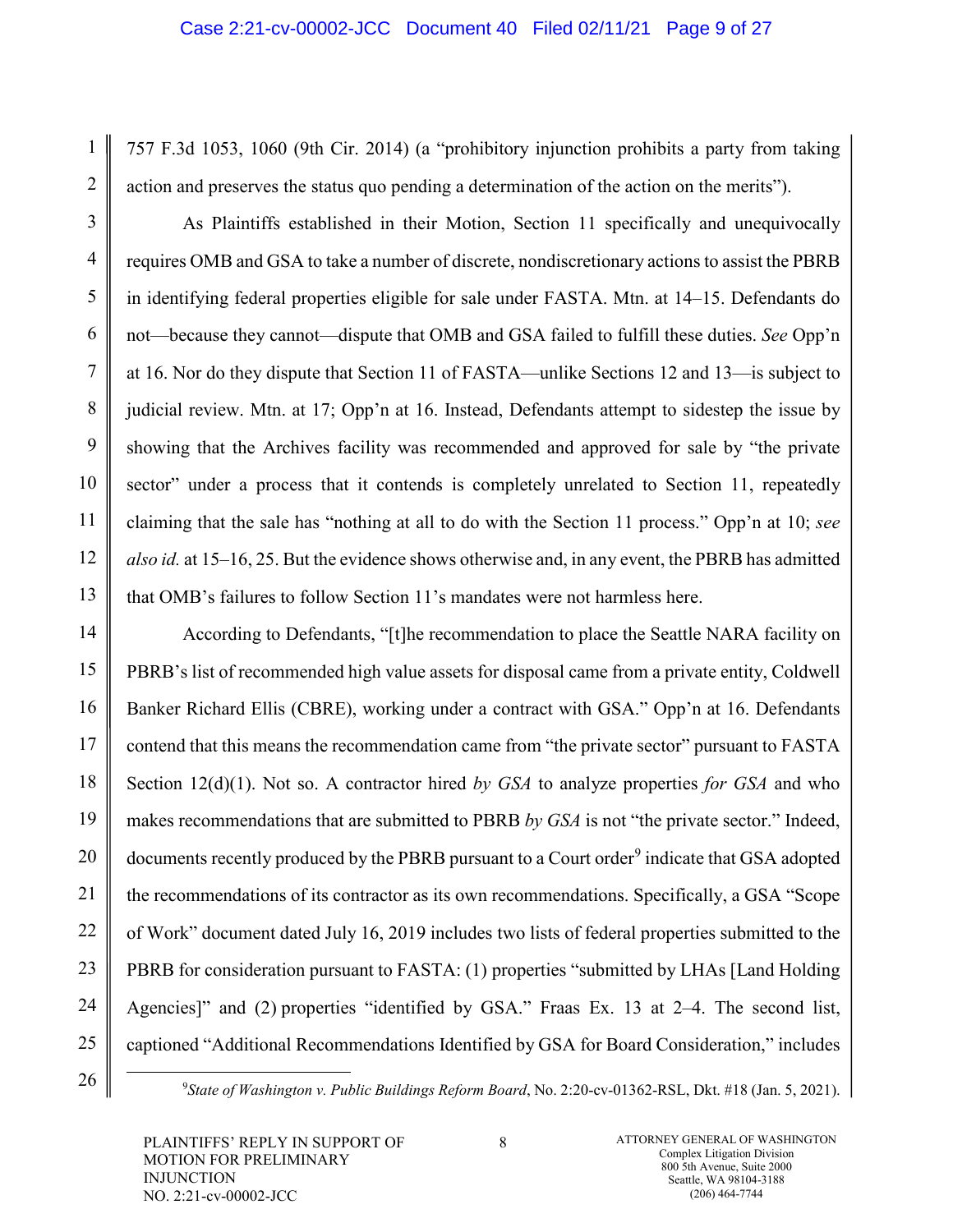1 2 3 4 5 6 7 8 9 10 11 12 13 14 15 16 17 18 the Archives facility. *Id.* at 4 ("Federal Archive & Records Center Warehouse – Seattle WA"). The PBRB's own High-Value Assets Report also indicates that it understood the additional recommendations to be coming from GSA—not the private sector—based on its description of GSA's role in its "methodology for identifying properties for disposal." *See* Fraas Ex. 5 at 29 (describing GSA's "identification of additional FASTA candidates through analysis of the FRPP database"); *id.* at 25 (discussing GSA's "additional in-depth analysis of [the Federal Real Property Database] data to identify other potential FASTA candidates"). And while Defendants try to divorce CBRE's identification of properties for GSA entirely from Section 11, the PBRB's July 16, 2019 Meeting Minutes tell a different story. *See* Fraas Ex. 14 at 26:18‒29:4 (PBRB Board Member explaining that two of GSA's Contractors from CBRE had been invited to speak at the meeting because "part of our legislation says that GSA and the Public Building Service [of GSA] in particular and OMB are supposed to come up with a list of recommendations to give to us," and "the Public Building Service [of GSA] . . . was taking real hours," so GSA "hired CBRE to take a look at the database and to come up with a methodology for narrowing down the properties in that database" and then assisted GSA in "helping reach a list of potential recommendations that would then be given to us"). Thus, Defendants' own documents belie their litigation-driven attempt to portray the identification of the Archives facility as a recommendation made "by the private sector" wholly unconnected to Section 11.<sup>[10](#page-9-0)</sup>

In any event, regardless of exactly how the Archives facility was identified for sale under FASTA, the fact remains that the process required by Congress in Section 11 of FASTA—which was to occur *prior* to the PBRB's development of its recommendations (Section 12) and OMB's review of those recommendations (Section 13)—was not followed here. Defendants contend that this failure doesn't matter because "the PBRB is not required by FASTA to follow the OMB/GSA recommendations submitted to them pursuant to FASTA  $\S 11(d)$ ," Opp'n at 15, but

19

20

21

22

23

<span id="page-9-0"></span><sup>25</sup> 26

 $10$  Had CBRE's recommendations truly come from the "private sector," the PBRB was required to make those recommendations "publicly available," FASTA, § 12(d)(3), which would have then entitled "State and local officials" to submit information on those recommendations and consult with the PBRB on them. *Id.*  $\S 12(d)(1)-(2)$ .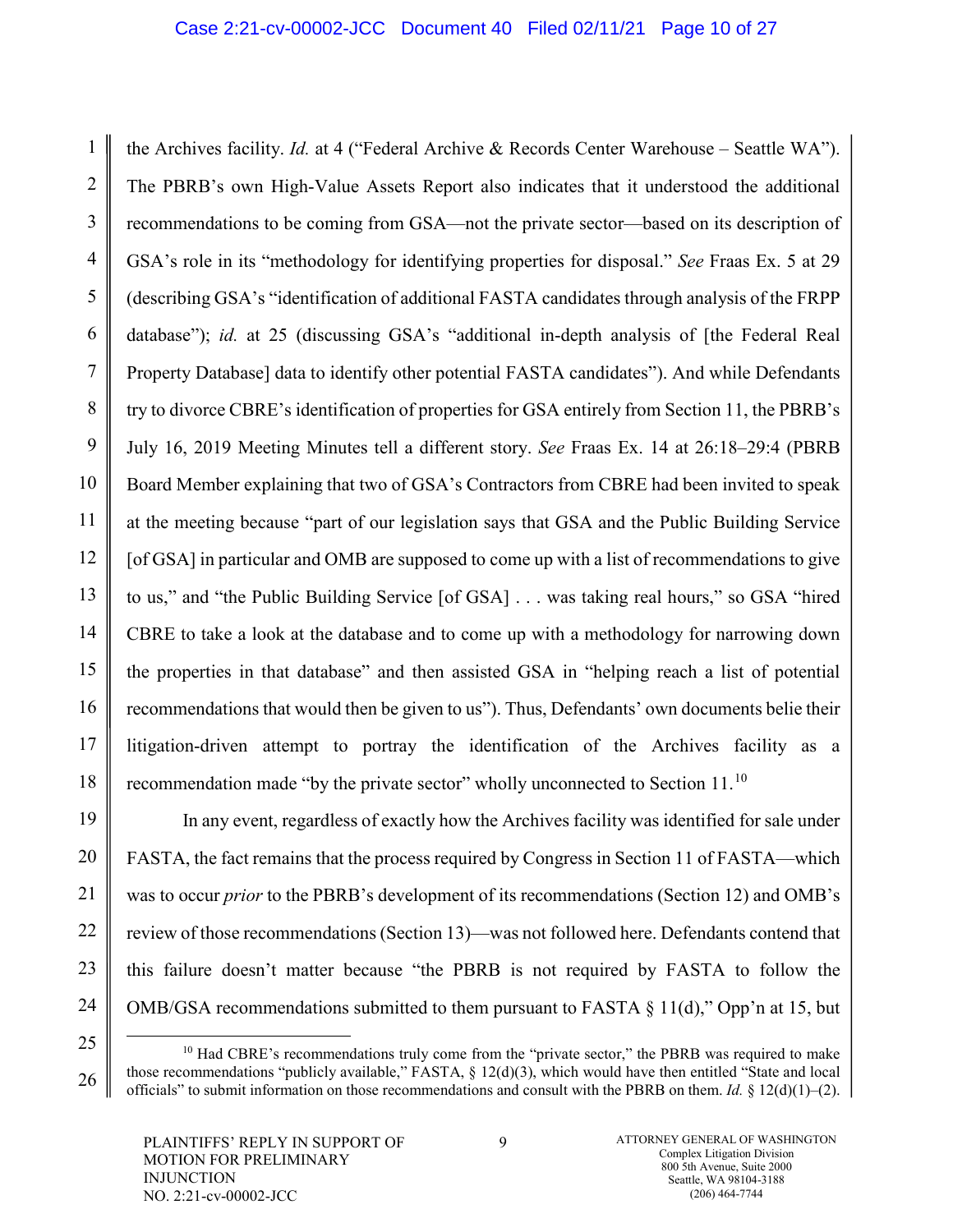#### Case 2:21-cv-00002-JCC Document 40 Filed 02/11/21 Page 11 of 27

this argument misses the point. As Defendants themselves acknowledge elsewhere in their brief, "FASTA does not impose any substantive requirements; rather, *it mandates [] a process that the agencies must follow*." *Id.* at 11 (emphasis added). Thus, whether or not the recommendations had to be followed does not excuse OMB and GSA's failure to develop, submit, publish, and transmit to Congress the recommendations, standards, and criteria, as required by Section 11(d).

The consequences of OMB flouting its responsibilities under Section 11 are made clear by the PBRB's own complaints that it lacked the guidance it needed: "[u]nfortunately, the PBRB did not benefit from the Section 11 FASTA directive that OMB, in consultation with GSA, develop standards and criteria to use in evaluating agency submissions and making recommendations to the PBRB." Fraas Ex. 5 at 33; *see also id.* at 35 ("defined standards, criteria, and recommendations would have significantly reduced the PBRB's challenges"); *id.* (admitting "[t]he PBRB faced, and continues to face, challenges in gathering the data needed to support decision making"). Because OMB and GSA's failures to fulfill their Section 11 duties were not harmless, as the PBRB has admitted, Plaintiffs are likely to succeed on the merits of Counts II and III. *See, e.g.*, *California Wilderness Coal. v. U.S. Dep't of Energy*, 631 F.3d 1072, 1090‒91 (9th Cir. 2011) (reviewing cases and discussing the Ninth Circuit's "consistent case law holding that 'harmless error' requires a determination that the error 'had no bearing on the procedure used or the substance of [the] decision reached'").

19 20

21

22

23

24

25

26

1

2

3

4

5

6

7

8

9

10

11

12

13

14

15

16

17

18

### **C. Plaintiffs Have Demonstrated a Likelihood of Irreparable Harm and That the Equities and Public Interest Weigh in Their Favor**

Defendants do not seriously contest Plaintiffs' showing that irreparable harm is likely absent injunctive relief. They fail to rebut the dozens of declarations attesting to the range of harms Plaintiffs and their members will suffer if the Archives facility is sold—ranging from Tribes' inability to access records necessary to establish tribal membership, enforce treaty rights, and engage in cultural and historical preservation; to Asian-American communities' loss of access to key records related to historical tragedies and injustices that echo into the present day;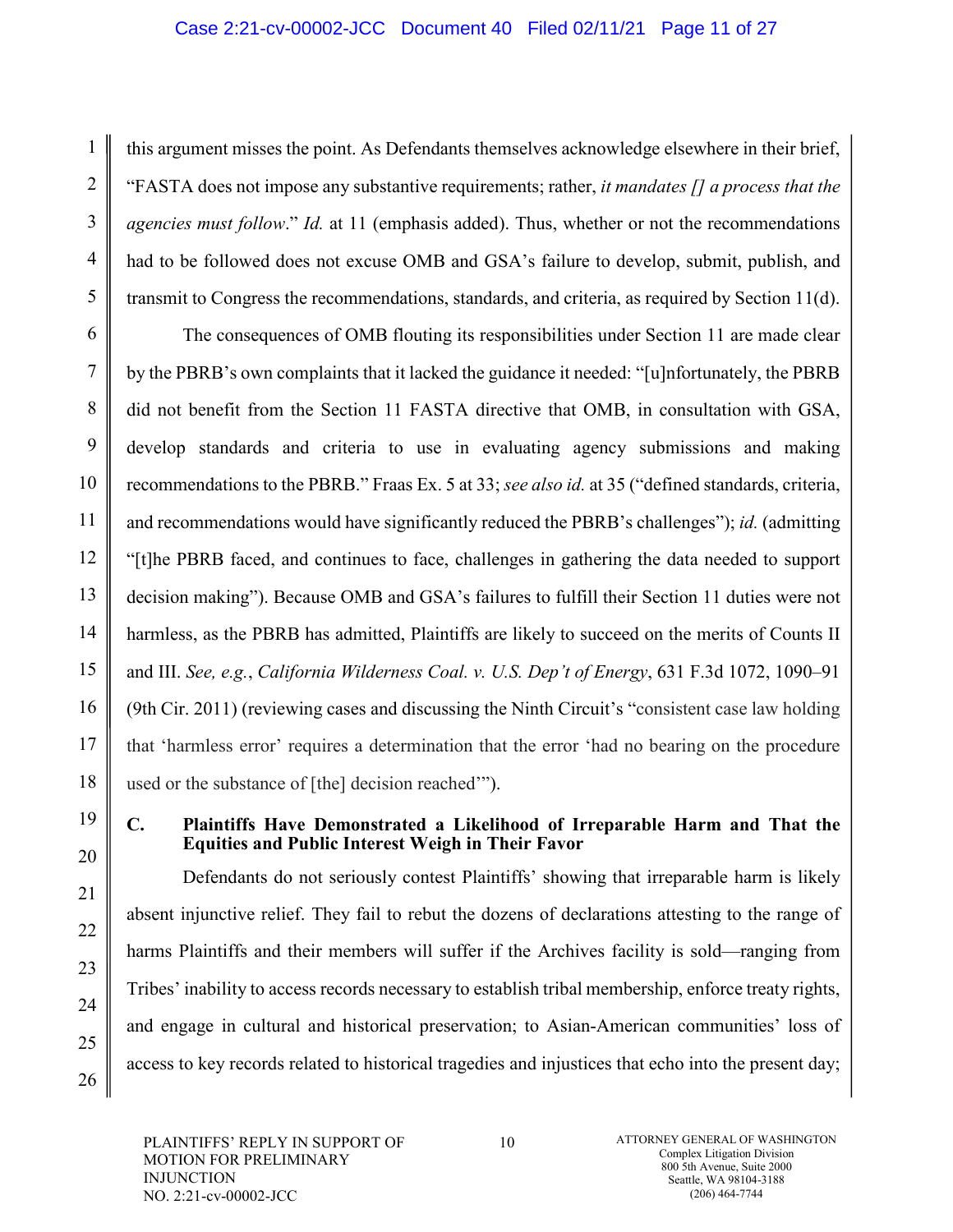### Case 2:21-cv-00002-JCC Document 40 Filed 02/11/21 Page 12 of 27

to state and local governments' impaired ability to perform governmental functions that depend on access to the records, among others. Mtn. at 18–23. Rather than addressing these profound harms, Defendants focus instead on the *Winter* test's equity and public interest factors.

Defendants spend a substantial portion of their brief arguing that "Plaintiffs have failed to 'do equity'" because, in their opinion, the State of Washington (one plaintiff among 49) should have sued them earlier. Opp'n at 21. First and foremost, this argument fails to take responsibility for Defendants' utter lack of transparency throughout the entire pre-sale process. Defendants undisputedly failed to consult with Tribes, failed to hold any public hearings in this region, and broke their promise to digitize Alaska records that were moved to Seattle in 2014—even as the sale of the Seattle facility will move those records even farther away from Alaska, while also severing the entire Pacific Northwest's connection to its own regional records. *See* Mtn. at 23-24. Defendants' inequitable treatment of Tribes and the public at large carries far more weight than their bitterness over this timely and procedurally proper lawsuit.

In any case, Defendants' claim that they were surprised by this lawsuit rings hollow, as they have spent the last six months litigating with the State of Washington over its FOIA requests concerning the Archives sale, and never reconsidered their decision to sell the Archives facility to which the State objected nearly one year ago.<sup>[11](#page-11-0)</sup> The State spent most of the last year attempting to obtain responses to its February 2020 FOIA requests seeking information about how and why Defendants decided to sell the Archives facility under FASTA. Last summer, having received no responsive documents, the State sued NARA, GSA, OMB, and the PBRB. Last month, the PBRB was ordered to complete its FOIA response (which largely consisted of documents the agency identified, but failed to produce, back in July) by February 4, 2021. *See supra* n.9. While Defendants contend in a footnote that "those efforts provide no justification for plaintiffs' delay in filing this lawsuit," Opp'n at 21 n.19, the State's attempt to investigate and gather information

1

2

3

4

5

6

7

8

9

10

11

12

13

14

15

16

17

18

19

20

21

22

23

<span id="page-11-0"></span><sup>25</sup> 26

<sup>&</sup>lt;sup>11</sup> In fact, the State publicly announced its intention to file this lawsuit the same week it learned that the PBRB planned to bring the property to market in "early 2021." *See* Fraas Ex. 16.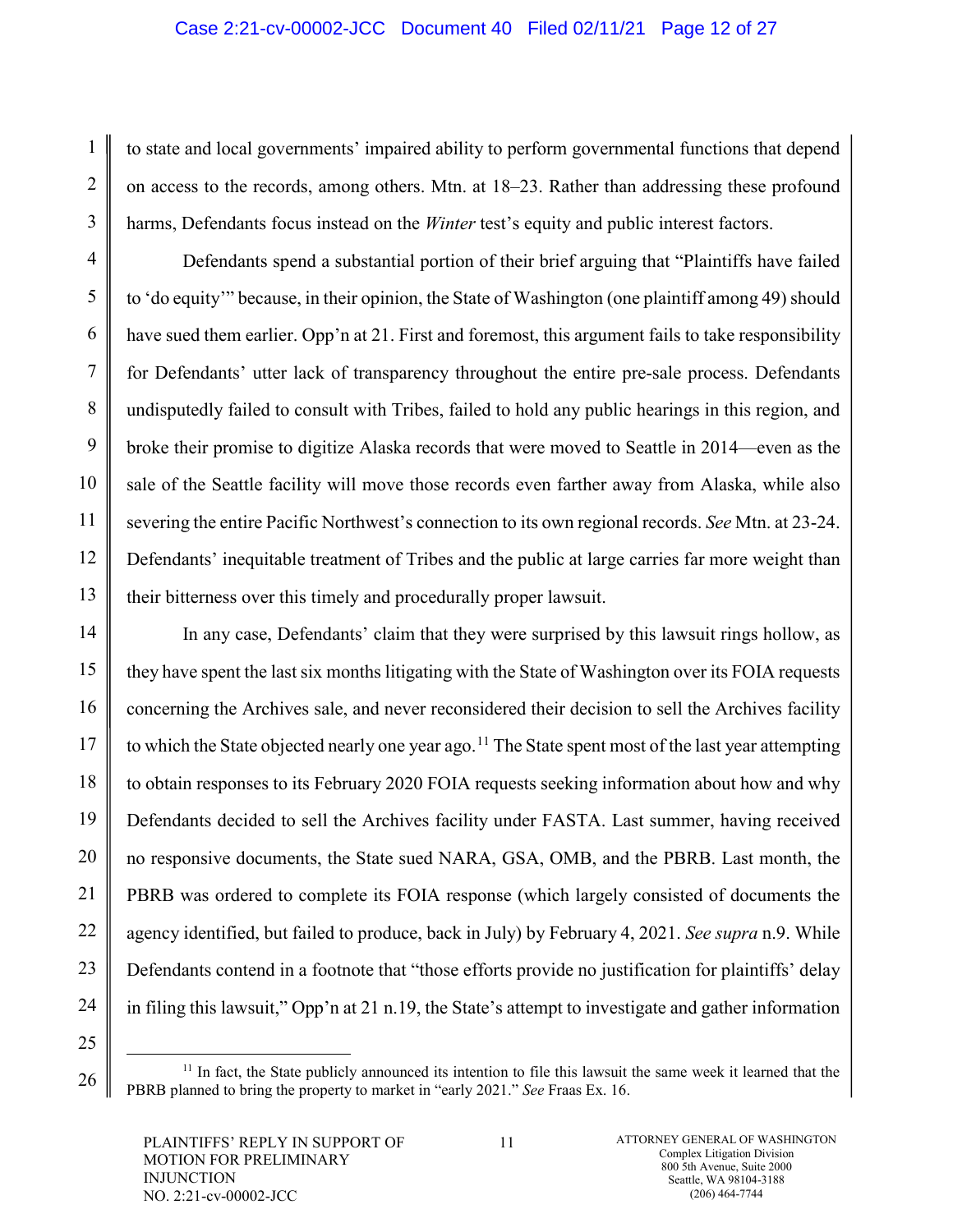#### Case 2:21-cv-00002-JCC Document 40 Filed 02/11/21 Page 13 of 27

*that Defendants were improperly withholding* before filing suit is hardly an "inexplicabl[e] delay[]." *Id*. To the contrary, it is a delay of Defendants' own making that tips the scales of equity sharply against them.<sup>[12](#page-12-0)</sup> Nor do Defendants offer any reason why a purported "delay" by the State of Washington should be held against the other 48 Plaintiffs.

Finally, without disputing the "significant public interest" in having access to this region's historical records, Defendants argue there is a "paramount" public interest in "the longterm preservation" of these records, which they claim is furthered by a sale. Opp'n at 23. Longterm preservation is undoubtedly critical, but it has no bearing on this dispute, which concerns an *unlawful* property sale. There is no evidence that an unlawful FASTA sale is necessary for long-term preservation, or that there is any immediate need to relocate the records. *Id.* at 23–24. To the contrary, even if the sale proceeds, NARA undisputedly plans to keep the records at the Seattle facility for three years under a leaseback option. *See* Quigley Decl. ¶8.

13

1

2

3

4

5

6

7

8

9

10

11

12

14

15

16

17

18

19

20

21

22

23

24

<span id="page-12-0"></span>25

26

## **D. The Requested Preliminary Injunction Is Appropriately Tailored**

Plaintiffs have shown that all four *Winter* factors weigh in favor of a preliminary injunction to preserve the status quo pending resolution of the merits. Defendants disagree, arguing that they should be permitted to take actions "'to facilitate or effectuate a sale of Seattle Archives property'" even if they cannot proceed with the sale itself. Defendants offer no authority for this request, which flatly contradicts the well-established purpose of a preliminary injunction: to preserve "the last, uncontested status which preceded the pending controversy." *N.D. v. Hawaii Dep't of Educ.*, 600 F.3d 1104, 1112 n.6 (9th Cir. 2010). Defendants should be preliminarily enjoined from taking *any* further steps to facilitate or effectuate the unlawful sale.

#### **III. CONCLUSION**

For the reasons above and in the Motion, the Court should preliminarily enjoin the sale.

PLAINTIFFS' REPLY IN SUPPORT OF MOTION FOR PRELIMINARY INJUNCTION NO. 2:21-cv-00002-JCC

 <sup>12</sup> Defendants' authority is, once again, inapposite. Opp'n at 22; *see, e.g., Nordling v. Carlson*, 265 F.2d 507, 510 (9th Cir. 1958) (action for possession of real property in which purchaser failed to record a deed for four years after purchase); *Shaffer v. Globe Prot., Inc.*, 721 F.2d 1121, 1123 (7th Cir. 1983) (pro se plaintiff "made a cursory, pro forma request for injunctive relief without any showing of irreparable harm," then delayed appeal).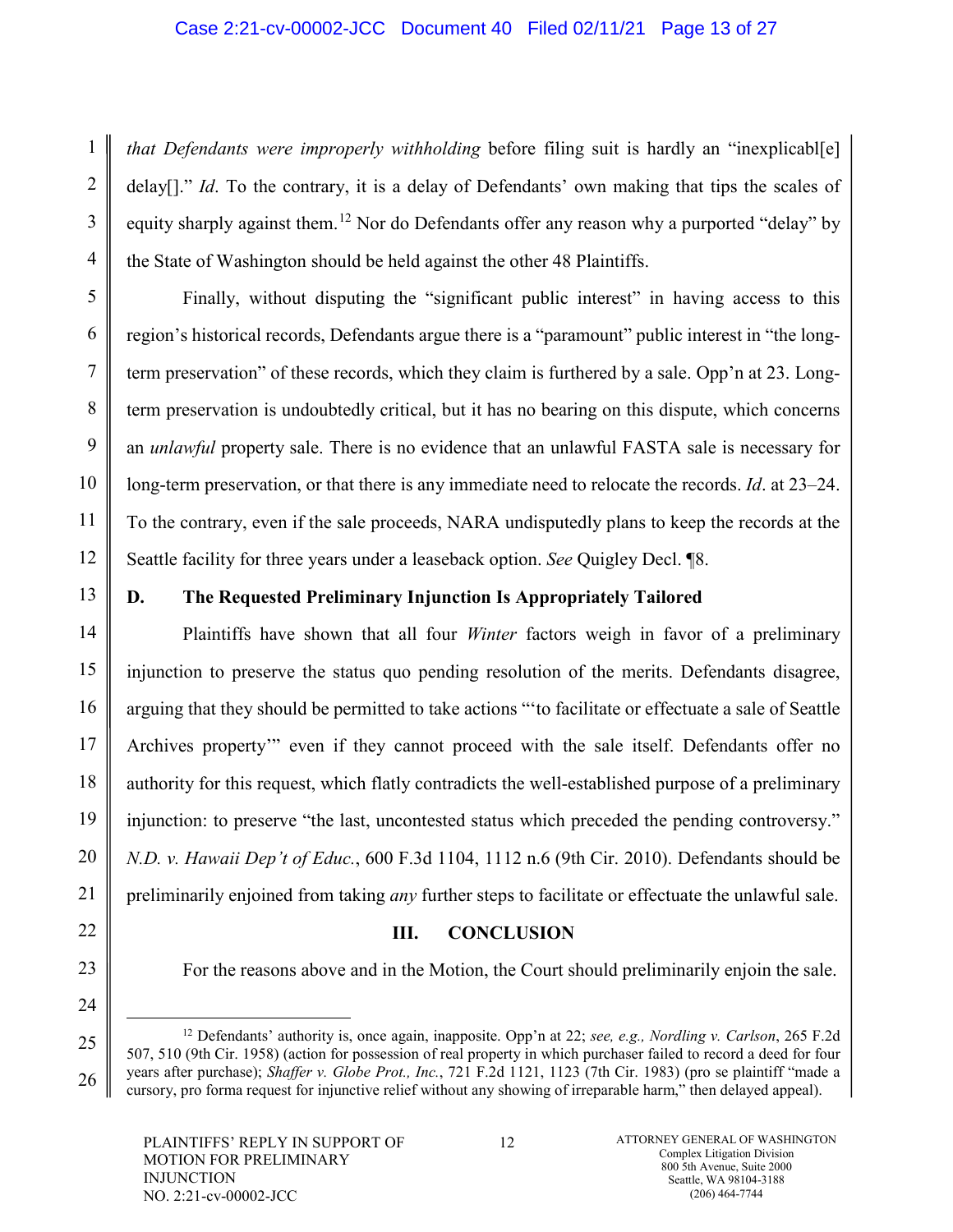| 1  | DATED this 11th day of February, 2021.                                          |
|----|---------------------------------------------------------------------------------|
| 2  | <b>ROBERT W. FERGUSON</b><br><b>Washington State Attorney General</b>           |
| 3  | /s/ Lauryn K. Fraas                                                             |
| 4  | LAURÝN K. FRAAS, WSBA #53238<br>NATHAN BAYS, WSBA #43025                        |
| 5  | KRISTIN BENESKI, WSBA #45478<br>SPENCER COATES, WSBA #49683                     |
| 6  | <b>Assistant Attorneys General</b>                                              |
| 7  | Lauryn.Fraas@atg.wa.gov<br>Nathan.Bays@atg.wa.gov                               |
|    | Kristin.Beneski@atg.wa.gov                                                      |
| 8  | Spencer.Coates@atg.wa.gov<br><b>Attorneys for Plaintiff State of Washington</b> |
| 9  |                                                                                 |
| 10 | ALEUTIAN PRIBILOF ISLANDS ASSOCIATION,                                          |
| 11 | INC.                                                                            |
| 12 | <b>SS Geoffrey D. Strommer</b><br>GEOFFREY D. STROMMER, WSBA #43308             |
| 13 | Hobbs Straus Dean & Walker, LLP<br>215 SW Washington Street, Suite 200          |
| 14 | Portland, OR 97214<br>503.242.1745                                              |
| 15 | GStrommer@hobbsstraus.com                                                       |
|    | Attorney for Plaintiff Aleutian Pribilof Islands<br>Association, Inc.           |
| 16 |                                                                                 |
| 17 | AMERICAN HISTORICAL ASSOCIATION                                                 |
| 18 | <u>/s/Harry H. Schneider, Jr.</u><br>HARRY H. SCHNEIDER, JR., WSBA #9404        |
| 19 | Perkins Coie LLP<br>1201 Third Avenue, Suite 4900                               |
| 20 | Seattle, WA 98101-3099<br>206.359.8000                                          |
| 21 | hschneider@perkinscoie.com                                                      |
| 22 | /s/ Alison M. Dreizen<br>ALISON M. DREIZEN, admitted pro hac vice               |
| 23 | Carter Ledyard & Milburn LLP<br>Two Wall Street                                 |
| 24 | New York, NY 10005                                                              |
| 25 | 212.238.8855<br>$d$ reizen $(a)$ clm.com                                        |
|    | <b>Attorneys for Plaintiff American Historical</b><br><i>Association</i>        |
| 26 |                                                                                 |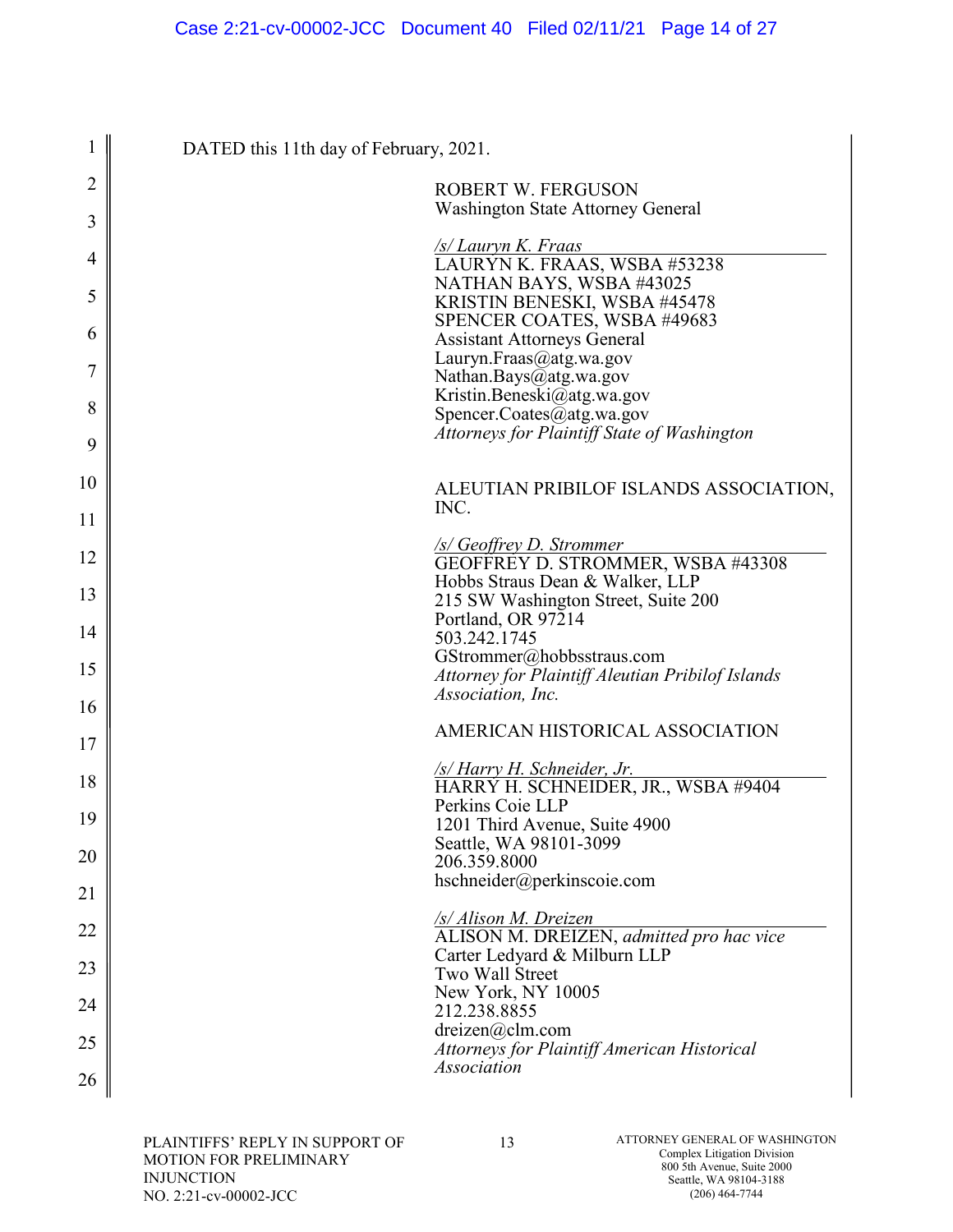| 1              | ASSOCIATION OF KING COUNTY HISTORICAL                                                                     |
|----------------|-----------------------------------------------------------------------------------------------------------|
| $\overline{2}$ | ORGANIZATIONS, HISTORIC SEATTLE,                                                                          |
|                | HISTORYLINK, MUSEUM OF HISTORY AND<br>INDUSTRY, and WASHINGTON TRUST FOR                                  |
| 3              | <b>HISTORIC PRESERVATION</b>                                                                              |
| $\overline{4}$ | <u>/s/ Paul J. Lawrence</u><br>PAUL J. LAWRENCE, WSBA #13557                                              |
| 5              | ALANNA E. PETERSON, WSBA #46502                                                                           |
| 6              | Pacific Law Group<br>1191 2nd Avenue, Suite 2000                                                          |
| 7              | Seattle, WA 98101-3404<br>206.245.1700                                                                    |
| 8              | alanna.peterson@pacificalawgroup.com                                                                      |
|                | paul.lawrence@pacificalawgroup.com<br>Attorneys for Plaintiffs Association of King County                 |
| 9              | Historical Organizations, Historic Seattle,<br>HistoryLink, Museum of History and Industry, and           |
| 10             | <b>Washington Trust For Historic Preservation</b>                                                         |
| 11             |                                                                                                           |
| 12             | CENTRAL COUNCIL OF TLINGIT & HAIDA<br>INDIAN TRIBES OF ALASKA, DOYON, LTD.,                               |
| 13             | and TANANA CHIEFS CONFERENCE                                                                              |
| 14             | <u>/s/ Richard D. Monkman</u><br>LLOYD B. MILLER, admitted pro hac vice                                   |
| 15             | RICHARD D. MONKMAN, WSBA #35481<br>Sonosky, Chambers, Sachse, Miller & Monkman,                           |
|                | <b>LLP</b>                                                                                                |
| 16             | 725 East Fireweed Lane, Suite 420<br>Anchorage, AK 99503                                                  |
| 17             | 907.258.6377<br>lloyd@sonosky.net                                                                         |
| 18             | rdm@sonosky.net                                                                                           |
| 19             | Attorneys for Plaintiffs Doyon, Ltd., Tanana Chiefs<br>Conference, and Central Council of Tlingit & Haida |
| 20             | Indian Tribes of Alaska                                                                                   |
| 21             |                                                                                                           |
| 22             |                                                                                                           |
| 23             |                                                                                                           |
|                |                                                                                                           |
| 24             |                                                                                                           |
| 25             |                                                                                                           |
| 26             |                                                                                                           |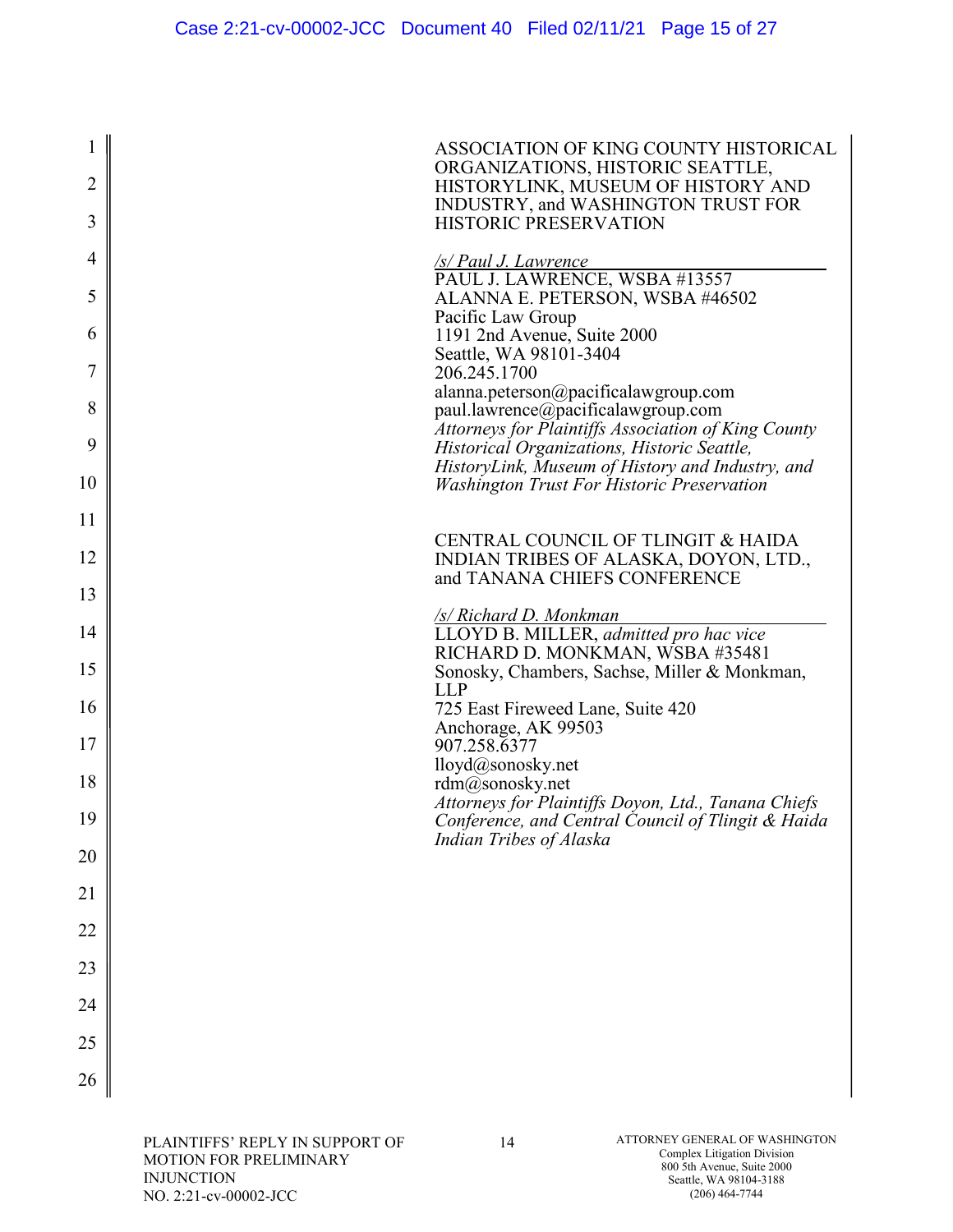|          | CHINESE AMERICAN CITIZENS ALLIANCE                                                    |
|----------|---------------------------------------------------------------------------------------|
| 2<br>3   | /s/ Darin Sands<br>DARIN SANDS, WSBA #35865<br>HEIDI B. BRADLEY, WSBA #35759          |
| 4        | <b>Bradley Bernstein Sands</b><br>P.O. Box 4120, PMB 62056                            |
| 5        | Portland, OR 97208-4120<br>503.734.2480                                               |
| 6        | dsands@bradleybernsteinllp.com<br>hbradley@bradleybernsteinllp.com                    |
| 7        | <b>Attorneys for Plaintiff Chinese American Citizens</b><br>Alliance                  |
| 8        | CONFEDERATED TRIBES AND BANDS OF THE                                                  |
| 9        | YAKAMA NATION                                                                         |
| 10       | /s/ Ethan Jones<br>ETHAN JONES, WSBA #46911                                           |
| 11       | ANTHONY ARONICA, WSBA #54725<br>Yakama Nation Office of Legal Counsel                 |
| 12       | P.O. Box 151, 401 Fort Road<br>Toppenish, WA 98948                                    |
| 13       | 509.865.5121<br>ethan@yakamanation-olc.org                                            |
| 14       | anthony@yakamanation-olc.org<br>Attorneys for Plaintiff Confederated Tribes and Bands |
| 15       | of the Yakama Nation                                                                  |
| 16       | THE CONFEDERATED TRIBES OF THE                                                        |
| 17       | <b>CHEHALIS RESERVATION</b>                                                           |
| 18       | /s/ Harold Chesnin<br>HAROLD CHESNIN, WSBA #398                                       |
| 19       | Office of Tribal Attorney<br>Confederated Tribes of the Chehalis Reservation          |
| 20       | 420 Howanut Road<br>Oakville, WA 98568                                                |
| 21       | 360.529.7465<br>hchesnin@chehalistribe.org                                            |
| 22       | Attorney for Plaintiff The Confederated Tribes of the<br><b>Chehalis Reservation</b>  |
| 23       |                                                                                       |
| 24<br>25 |                                                                                       |
| 26       |                                                                                       |
|          |                                                                                       |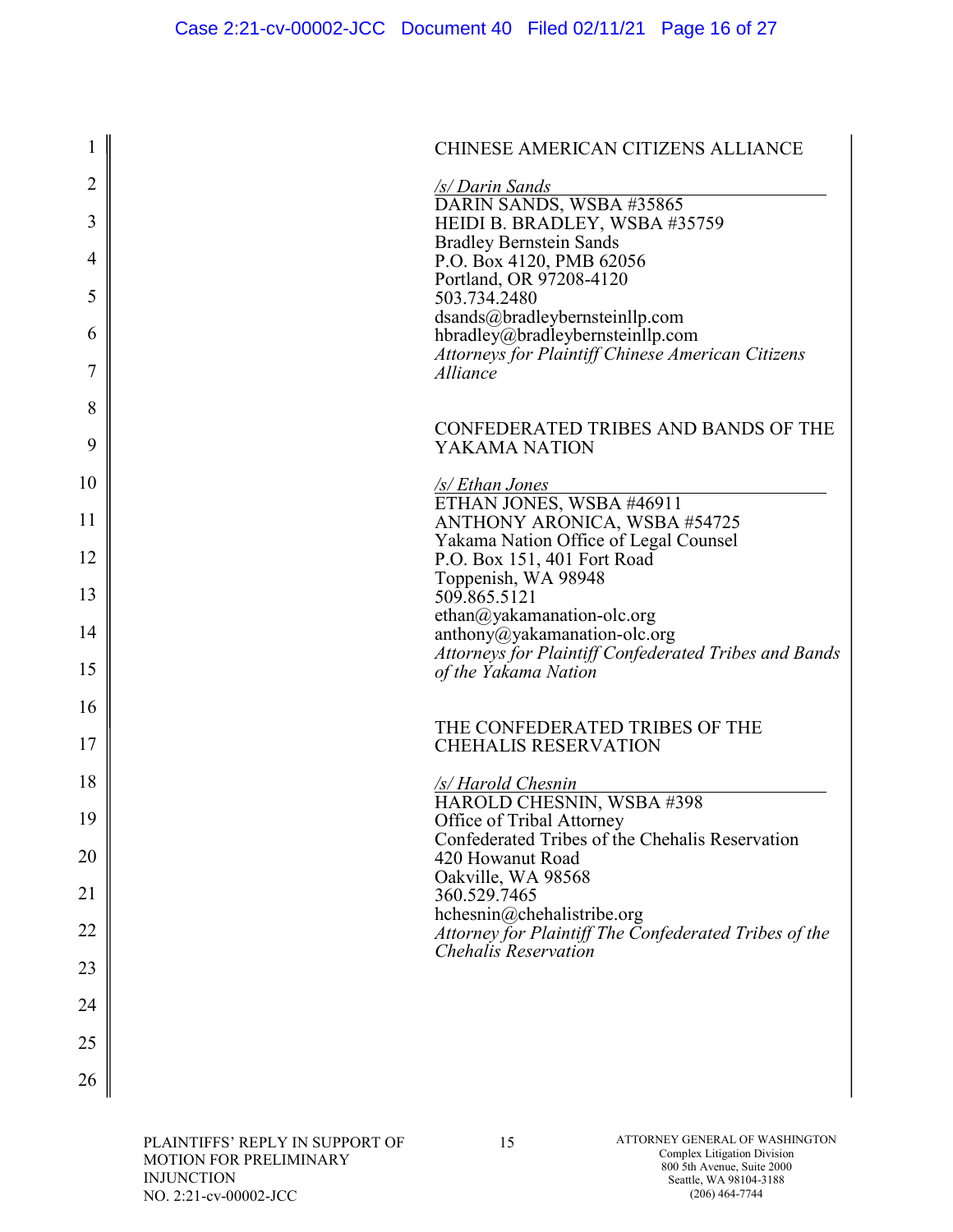| 1              | CONFEDERATED TRIBES OF THE COLVILLE<br><b>RESERVATION</b>                                                |
|----------------|----------------------------------------------------------------------------------------------------------|
| $\overline{2}$ |                                                                                                          |
| 3              | /s/ Marty M. Raap<br>MARTY M. RAAP, WSBA #27962<br>Office of the Reservation Attorney                    |
| 4              | Confederated Tribes of the Colville Reservation<br>P.O. Box 150                                          |
| 5<br>6         | Nespelem, WA 99155<br>509.634.2533<br>Marty.Raap.ORA@colvilletribes.com                                  |
| 7              | Attorney for Plaintiff Confederated Tribes of the<br>Colville Reservation                                |
| 8              |                                                                                                          |
| 9              | CONFEDERATED TRIBES OF COOS, LOWER<br>UMPQUA AND SIUSLAW INDIANS, and<br><b>SPOKANE TRIBE OF INDIANS</b> |
| 10             |                                                                                                          |
| 11             | /s/ Richard K. Eichstaedt<br>RICHARD K. EICHSTAEDT, WSBA #36487<br>SCOTT WHEAT, WSBA #25565              |
| 12             | <b>Wheat Law Offices</b>                                                                                 |
| 13             | P.O. Box 9168<br>Spokane, WA 99209<br>509.209.2604                                                       |
| 14             | rick@wheatlawoffices.com                                                                                 |
| 15             | scott@wheatlawoffices.com<br>Attorneys for Plaintiffs Confederated Tribes of Coos,                       |
| 16             | Lower Umpqua and Siuslaw Indians, and Spokane<br>Tribe of Indians                                        |
| 17             |                                                                                                          |
| 18             | <b>CONFEDERATED TRIBES OF THE GRAND</b><br>RONDE COMMUNITY OF OREGON                                     |
| 19             | <u>/s/Nathan Alexander</u>                                                                               |
| 20             | NATHAN ALEXANDER, WSBA #37040<br>Dorsey & Whitney, LLP<br>701 Fifth Avenue, Suite 6100                   |
| 21             | Seattle, WA 98104-7043                                                                                   |
| 22             | 206.903.8791<br>alexander.nathan@dorsey.com                                                              |
| 23             | Attorney for Plaintiff Confederated Tribes of The<br>Grand Ronde Community of Oregon                     |
| 24             |                                                                                                          |
| 25             |                                                                                                          |
| 26             |                                                                                                          |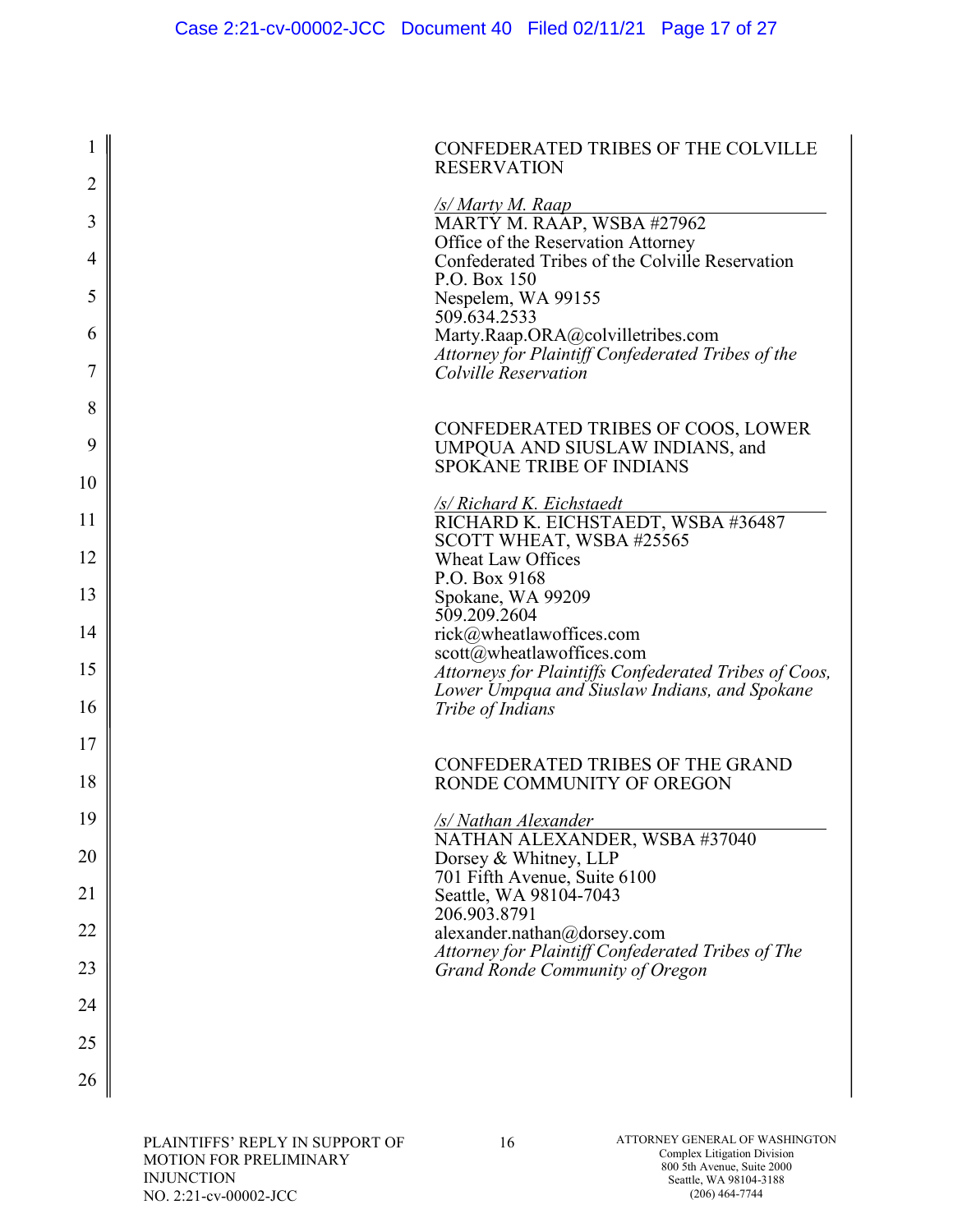| $\mathbf 1$    | CONFEDERATED TRIBES OF SILETZ INDIANS,<br>HOH INDIAN TRIBE, and SAMISH INDIAN                         |
|----------------|-------------------------------------------------------------------------------------------------------|
| $\overline{2}$ | <b>NATION</b>                                                                                         |
| 3              | S / Craig J. Dorsay<br>CRAIG J. DORSAY, WSBA #9245                                                    |
| 4              | LEA ANN EASTON, WSBA #38685                                                                           |
| 5              | KATHLEEN GARGAN, WSBA #56452<br>Dorsay & Easton LLP                                                   |
| 6              | 1737 Northeast Alberta Street, Suite 208<br>Portland, OR 97211                                        |
| 7              | 503.790.9060<br>craig@dorsayindianlaw.com                                                             |
| 8              | leaston@dorsayindianlaw.com<br>katie@dorsayindianlaw.com                                              |
| 9              | Attorneys for Plaintiffs Hoh Indian Tribe, Samish<br>Indian Nation, and Confederated Tribes of Siletz |
| 10             | <b>Indians</b>                                                                                        |
|                |                                                                                                       |
| 11             | CONFEDERATED TRIBES OF THE UMATILLA<br><b>INDIAN RESERVATION</b>                                      |
| 12             | <b>/s/ Naomi Stacy</b>                                                                                |
| 13             | NAOMI STACY, WSBA #29434<br>Lead Attorney, Office of Legal Counsel                                    |
| 14             | 46411 Timíne Way<br>Pendleton, OR 97801                                                               |
| 15             | 541.429.7400                                                                                          |
| 16             | naomistacy@ctuir.org<br>Attorney for Plaintiff the Confederated Tribes of the                         |
| 17             | Umatilla Indian Reservation                                                                           |
| 18             | THE CONFEDERATED TRIBES OF THE WARM<br><b>SPRINGS RESERVATION OF OREGON</b>                           |
| 19             | <u>/s/ Tyler J. Moore</u>                                                                             |
| 20             | TYLER J. MOORE, WSBA #39598<br>Karnopp Petersen, LLP                                                  |
| 21             | 360 SW Bond Street, Suite 400<br>Bend, Oregon 97702                                                   |
| 22             | 541.382.3011<br>tjm@karnopp.com                                                                       |
| 23             | Attorneys for Plaintiff The Confederated Tribes of the<br>Warm Springs Reservation of Oregon          |
| 24             |                                                                                                       |
| 25             |                                                                                                       |
| 26             |                                                                                                       |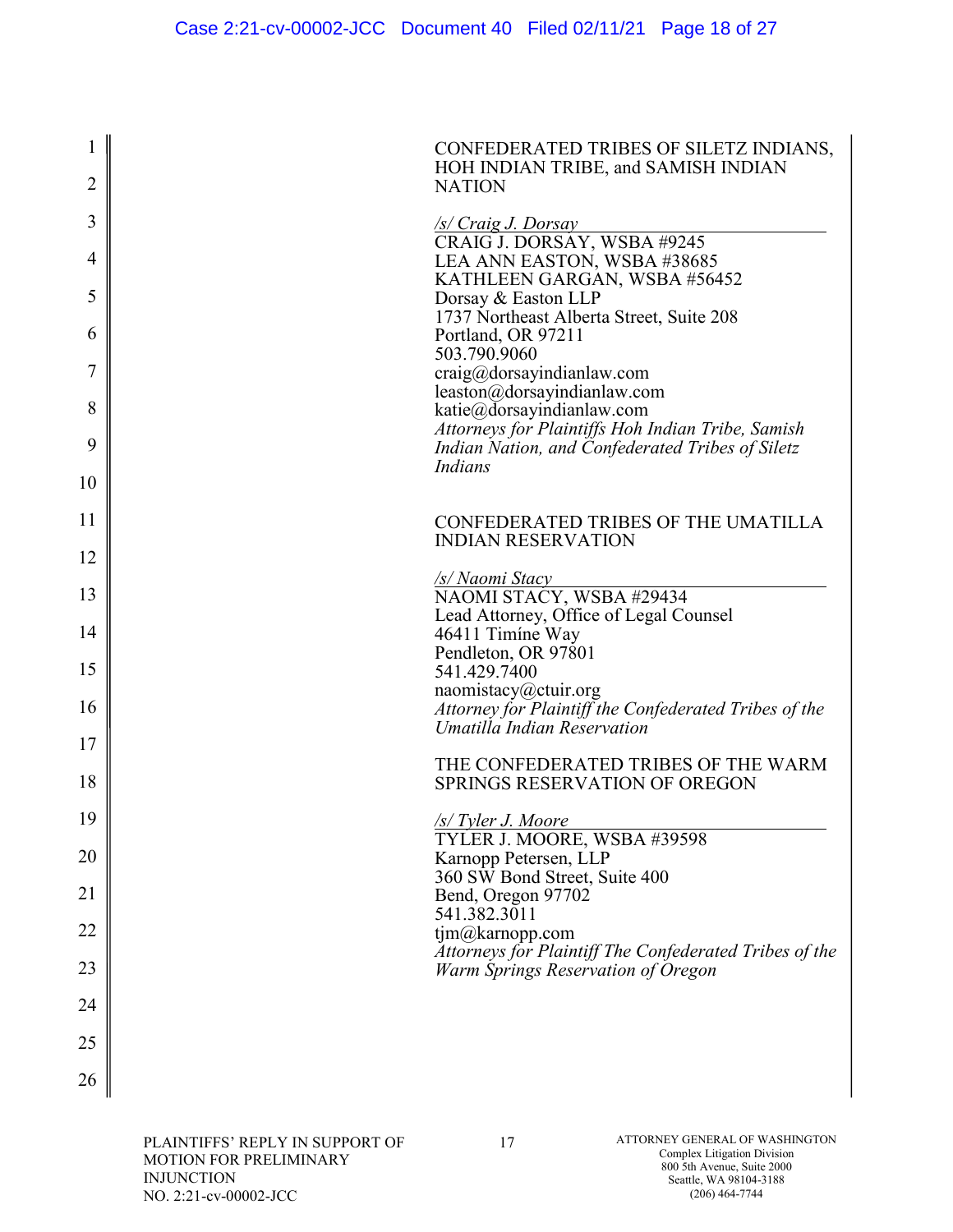| 1                     | COW CREEK BAND OF UMPQUA TRIBE OF<br><b>INDIANS</b>              |
|-----------------------|------------------------------------------------------------------|
| $\overline{2}$        |                                                                  |
| 3                     | /s/ Gabriel S. Galanda<br>GABRIEL S. GALANDA, WSBA #30331        |
|                       | ANTHONY S. BROADMAN, WSBA #39508                                 |
| 4                     | RYAN D. DREVESKRACHT, WSBA #42593<br>Galanda Broadman PLLC       |
| 5                     | P.O. Box 15416                                                   |
|                       | 8606 35th Avenue NE, Suite L1                                    |
| $\boldsymbol{\theta}$ | Seattle, WA 98115<br>206.557.7509                                |
| 7                     | gabe@galandabroadman.com                                         |
| 8                     | anthony@galandabroadman.com<br>ryan@galandabroadman.com          |
|                       | Attorneys for Plaintiff Cow Creek Band of Umpqua                 |
| 9                     | <i>Tribe of Indians</i>                                          |
| 10                    |                                                                  |
| 11                    | <b>DUWAMISH TRIBE</b>                                            |
|                       | <u>/s/ Bart J. Freedman</u>                                      |
| 12                    | BART J FREEDMAN, WSBA #14187                                     |
| 13                    | BENJAMIN A. MAYER, WSBA #45700<br>ENDRE M SZALAY, WSBA #53898    |
|                       | NATALIE J. REID, WSBA #55745                                     |
| 14                    | ADAM N. TABOR, WSBA #50912<br>THEODORE J. ANGELIS, WSBA #30300   |
| 15                    | <b>K&amp;L Gates LLP</b>                                         |
| 16                    | 925 Fourth Avenue, Suite 2900                                    |
|                       | Seattle, WA 98104<br>206.370.7580                                |
| 17                    | bart.freedman@klgates.com ben.mayer@klgates.com                  |
| 18                    | endre.szalay@klgates.com<br>natalie.reid@klgates.com             |
|                       | adam.tabor@klgates.com                                           |
| 19                    | theo.angelis@klgates.com                                         |
| 20                    | Attorneys for the Duwamish Tribe                                 |
|                       |                                                                  |
| 21                    | <b>JAMESTOWN S'KLALLAM TRIBE</b>                                 |
| 22                    | <b>S/Lauren P. Rasmussen</b><br>LAUREN P. RASMUSSEN, WSBA #33256 |
| 23                    | Law Offices of Lauren P. Rasmussen, PLLC                         |
|                       | 1904 Third Avenue, Suite 1030                                    |
| 24                    | Seattle, WA 98101-1170<br>206.623.0900                           |
| 25                    | lauren@rasmussen-law.com                                         |
| 26                    | Attorney for Plaintiff Jamestown S'Klallam Tribe                 |
|                       |                                                                  |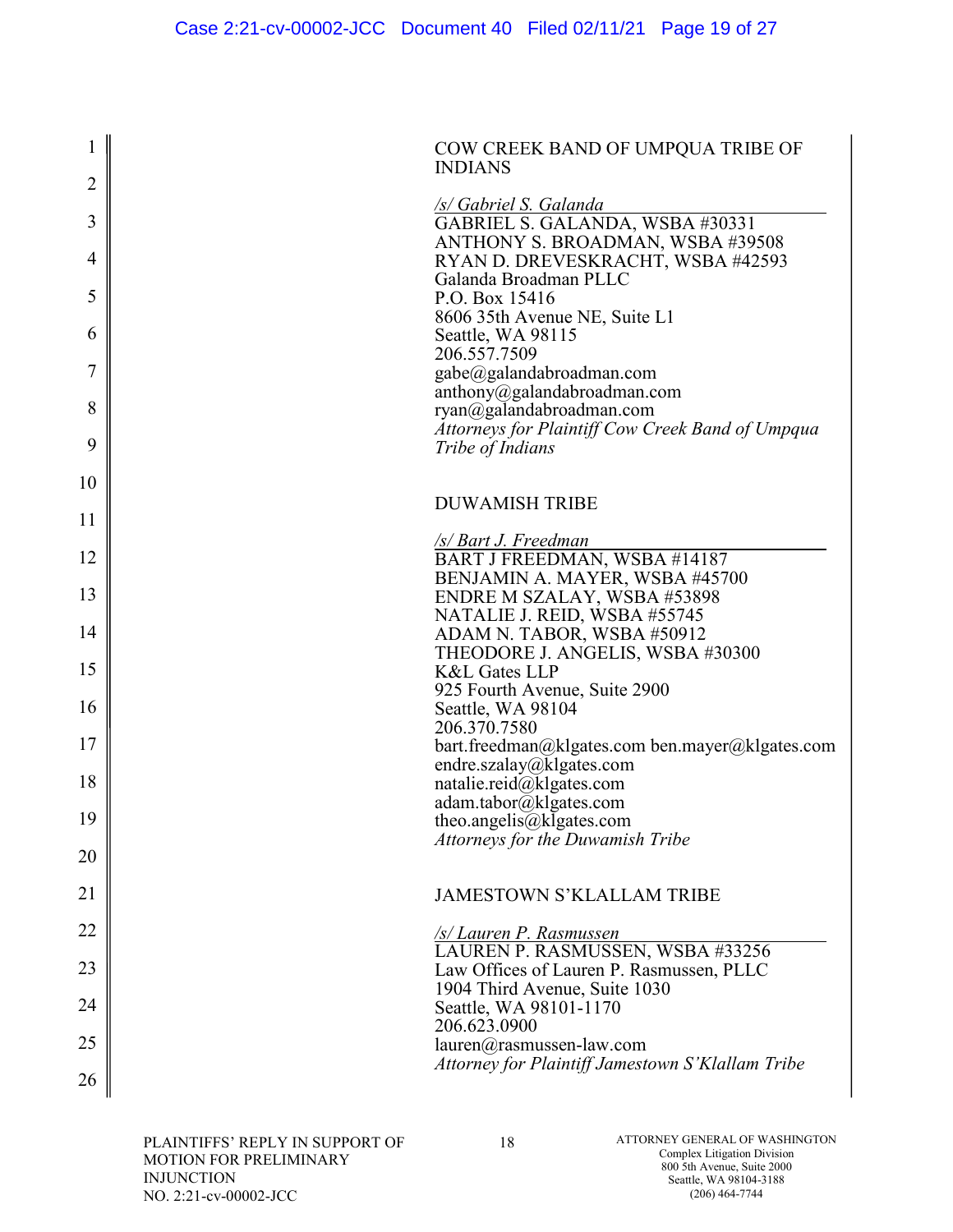|        | <b>KALISPEL TRIBE OF INDIANS</b>                                                             |
|--------|----------------------------------------------------------------------------------------------|
| 2      | <u>/s/ Lorraine A. Parlange</u><br>LORRAINE A. PARLANGE, WSBA #25139                         |
| 3      | Senior Tribal Attorney<br>934 Garfield Road                                                  |
| 4<br>5 | Airway Heights, WA 99001<br>509.789.7603                                                     |
| 6      | lparlange@kalispeltribe.com<br>Attorney for Plaintiff Kalispel Tribe of Indians              |
| 7      | THE KLAMATH TRIBES                                                                           |
| 8      | /s/ Edmund Clay Goodman                                                                      |
| 9      | EDMUND CLAY GOODMAN, WSBA #37347<br>Hobbs Straus Dean & Walker, LLP                          |
| 10     | 215 SW Washington Street, Suite 200<br>Portland, OR 97214                                    |
| 11     | 503.242.1745<br>egoodman@hobbsstraus.com<br><b>Attorney for Plaintiff The Klamath Tribes</b> |
| 12     |                                                                                              |
| 13     | METLAKATLA INDIAN COMMUNITY                                                                  |
| 14     | <u>/s/ Geoffrey D. Strommer</u><br>GEOFFREY D. STROMMER, WSBA #43308                         |
| 15     | Hobbs Straus Dean & Walker, LLP<br>215 SW Washington Street, Suite 200                       |
| 16     | Portland, OR 97214<br>503.242.1745                                                           |
| 17     | GStrommer@hobbsstraus.com<br>Attorney for Plaintiff Metlakatla Indian Community              |
| 18     |                                                                                              |
| 19     | MUCKLESHOOT INDIAN TRIBE                                                                     |
| 20     | /s/ Mary M. Neil<br>MARY M. NEIL, WSBA #34348                                                |
| 21     | ROBERT L. OTSEA, JR., WSBA #9367<br>DANIELLE BARGALA, WSBA #52718                            |
| 22     | 39015 172nd Avenue S<br>Auburn, WA 98092                                                     |
| 23     | 253.939.3311<br>rob@muckleshoot.nsn.us                                                       |
| 24     | mary.neil@muckleshoot.nsn.us<br>danielle.bargala@muckleshoot.nsn.us                          |
| 25     | Attorneys for Plaintiff Muckleshoot Indian Tribe                                             |
| 26     |                                                                                              |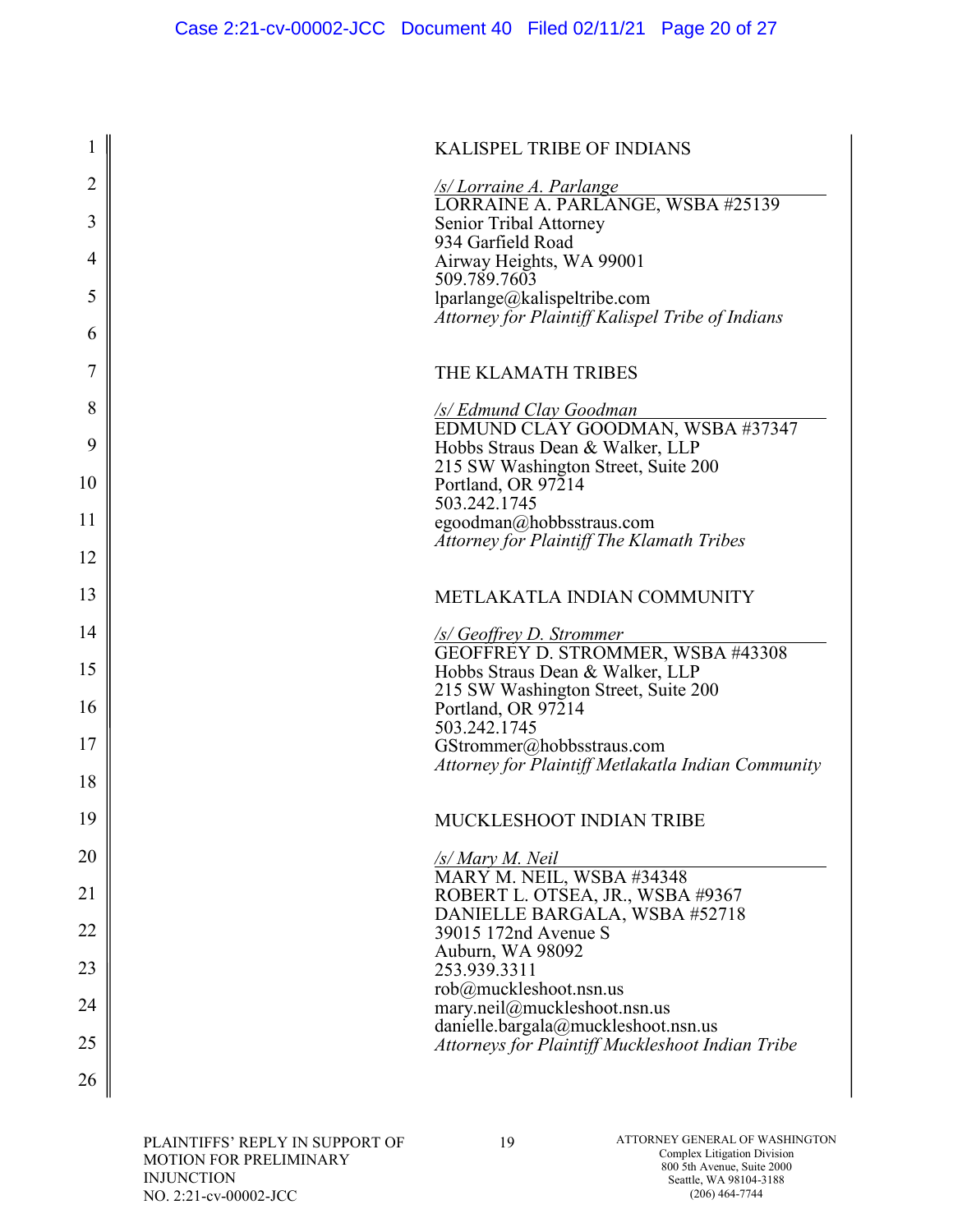| 1              | <b>NEZ PERCE TRIBE</b>                                                         |
|----------------|--------------------------------------------------------------------------------|
| $\overline{2}$ | /s/ Julie S. Kane                                                              |
| 3              | JULIE S. KANE, WSBA #19138<br>Office of Legal Counsel                          |
| $\overline{4}$ | P.O. Box $30\overline{5}$<br>Lapwai, ID 83540                                  |
| 5              | 208.843.7355<br>juliek@nezperce.org                                            |
| 6              | Attorney for Plaintiff Nez Perce Tribe                                         |
| 7              | <b>NOOKSACK INDIAN TRIBE</b>                                                   |
|                |                                                                                |
| 8              | <u>/s/ Charles N. Hurt, Jr.</u><br>CHARLES N. HURT, JR., WSBA #46217           |
| 9              | Office of Tribal Attorney<br>Senior Tribal Attorney                            |
| 10             | 5047 Mt. Baker Hwy, P.O. Box 63                                                |
| 11             | Deming, WA 98244<br>360.598.4158                                               |
| 12             | churt@nooksack-nsn.gov<br>Attorney for Plaintiff Nooksack Indian Tribe         |
| 13             |                                                                                |
| 14             | NISQUALLY INDIAN TRIBE                                                         |
| 15             | /s/ Heidi Petersen<br>HEIDI PETERSEN, WSBA #43413                              |
| 16             | Attorney, Nisqually Indian Tribe<br>4820 She-Nah-Num Drive SE                  |
|                | Olympia, WA 98513                                                              |
| 17             | 360.456.5221<br>petersen.heidi@nisqually-nsn.gov                               |
| 18             | Attorney for Plaintiff Nisqually Indian Tribe                                  |
| 19             |                                                                                |
| 20             | OCA ASIAN PACIFIC ADVOCATES - GREATER<br><b>SEATTLE</b>                        |
| 21             | /s/ Bernadette Connor                                                          |
| 22             | BERNADETTE CONNOR, WSBA #45844,<br>application for admission forthcoming       |
| 23             | 1800 Cooper Point Road SW, Suite 12<br>Olympia, WA 98502<br>206.552.9666       |
| 24             | byconnor@gmail.com                                                             |
| 25             | Attorney for Plaintiff OCA Asian Pacific<br><b>Advocates - Greater Seattle</b> |
| 26             |                                                                                |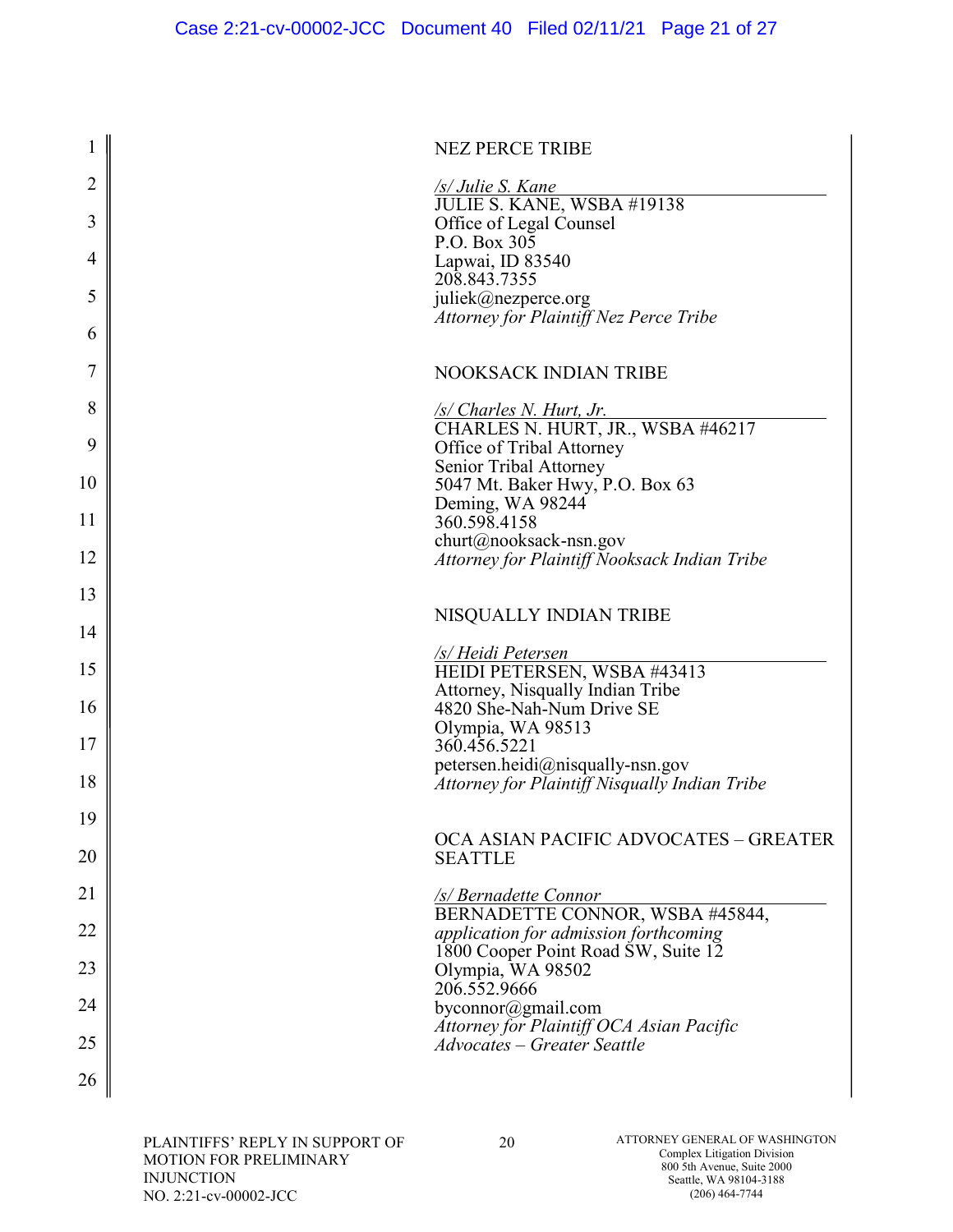| 1              | <b>ELLEN F. ROSENBLUM</b>                                                   |
|----------------|-----------------------------------------------------------------------------|
| $\overline{2}$ | Attorney General of Oregon                                                  |
| 3              | /s/ Carla A. Scott<br>CARLA A. SCOTT WSBA #54725                            |
| 4              | Senior Assistant Attorney General<br><b>Trial Attorney</b>                  |
| 5              | 100 SW Market Street,<br>Portland, OR 97201                                 |
| 6              | Tel (971) 673-1880<br>Fax (971) 673-5000                                    |
| 7              | Carla.A.Scott@doj.state.or.us<br>Attorneys for Plaintiff State of Oregon    |
| 8              |                                                                             |
| 9              | PORT GAMBLE S'KLALLAM TRIBE                                                 |
| 10             | <u>/s/ Rogina D. Beckwith</u><br>ROGĪNA D. BECKWITH, WSBA #36241            |
| 11             | Port Gamble S'Klallam Tribe Legal Department<br>31912 Little Boston Road NE |
| 12             | Kingston, WA 98346<br>360.297.6242                                          |
| 13             | ginab@pgst.nsn.us<br>Attorney for Plaintiff Port Gamble S'Klallam Tribe     |
| 14             |                                                                             |
| 15             | <b>PUYALLUP TRIBE OF INDIANS</b>                                            |
| 16             | <u>/s/ Alec S. Wrolson</u><br>ALEC S. WROLSON, WSBA #54076                  |
| 17             | FELECIA L. SHUE, WSBA #49911<br>LOIS Y. BOOME, WSBA #54883                  |
| 18             | LISA A.H. ANDERSON, WSBA #27877<br>3009 E. Portland Avenue                  |
| 19             | Tacoma, WA 98404<br>253.573.7877                                            |
| 20             | alec.wrolson@puyalluptribe-nsn.gov<br>felecia.shue@puyalluptribe-nsn.gov    |
| 21             | lois.boome@puyalluptribe-nsn.gov<br>lisa.anderson@puyalluptribe-nsn.gov     |
| 22             | Attorneys for Plaintiff Puyallup Tribe of Indians                           |
| 23             |                                                                             |
| 24             |                                                                             |
|                |                                                                             |
| 25             |                                                                             |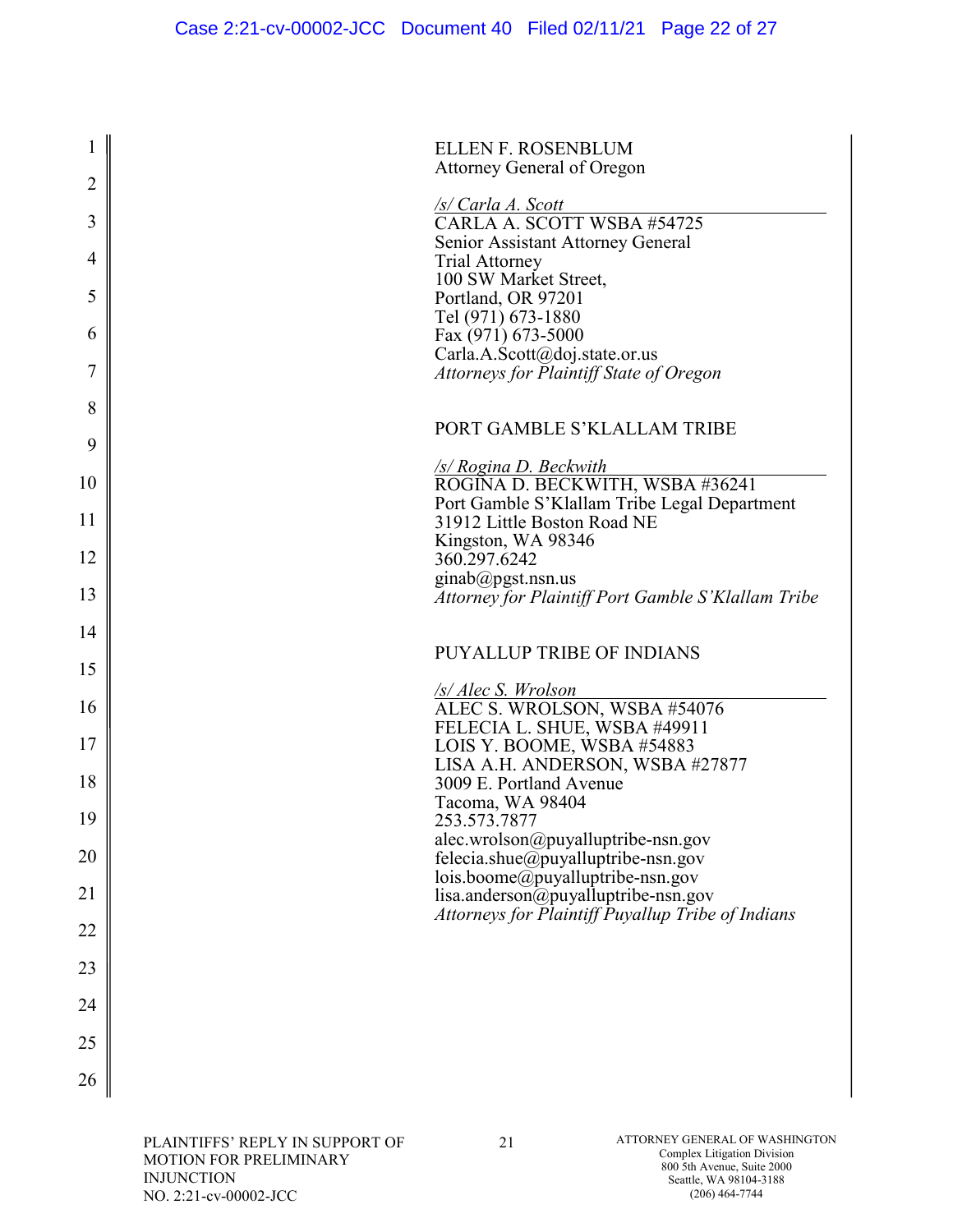| $\mathbf 1$    | THE QUILEUTE TRIBE OF THE QUILEUTE<br><b>RESERVATION</b>               |
|----------------|------------------------------------------------------------------------|
| $\overline{2}$ | <u>/s/ Lauren J. King</u>                                              |
| 3              | LAUREN J. KING, WSBA #40939<br>Foster Garvey, P.C.                     |
| 4              | 1111 Third Ave., Suite 3000                                            |
| 5              | Seattle, WA 98101<br>206.447.6286                                      |
| 6              | lauren.king@foster.com<br><b>Attorney for Plaintiff Quileute Tribe</b> |
| 7              |                                                                        |
| 8              | <b>QUINAULT INDIAN NATION</b>                                          |
|                | <u>/s/ Karen Allston</u>                                               |
| 9              | KAREN ALLSTON, WSBA #25336<br>LORI BRUNER, WSBA #26652                 |
| 10             | Senior Assistant Attorneys General                                     |
|                | Quinault Indian Nation Office of Attorney General                      |
| 11             | P.O. Box 613<br>Taholah, WA 98587                                      |
| 12             | 360.276.8211, ext. 1400                                                |
|                | lbruner@quinault.org                                                   |
| 13             | kallston@quinault.org                                                  |
| 14             | Attorneys for Plaintiff Quinault Indian Nation                         |
|                |                                                                        |
| 15             | <b>SAUK-SUIATTLE INDIAN TRIBE</b>                                      |
| 16             | <u>/s/Jack W. Fiander</u><br>JACK W. FIANDER, WSBA #13116              |
| 17             | <b>General Counsel</b>                                                 |
| 18             | Sauk-Suiattle Indian Tribe<br>5318 Chief Brown Lane                    |
| 19             | Darrington, WA 98241<br>360.436.0139                                   |
|                | towtnuklaw@msn.com                                                     |
| 20             | Attorney for Plaintiff Sauk-Suiattle Indian Tribe                      |
| 21             |                                                                        |
| 22             |                                                                        |
| 23             |                                                                        |
| 24             |                                                                        |
| 25             |                                                                        |
| 26             |                                                                        |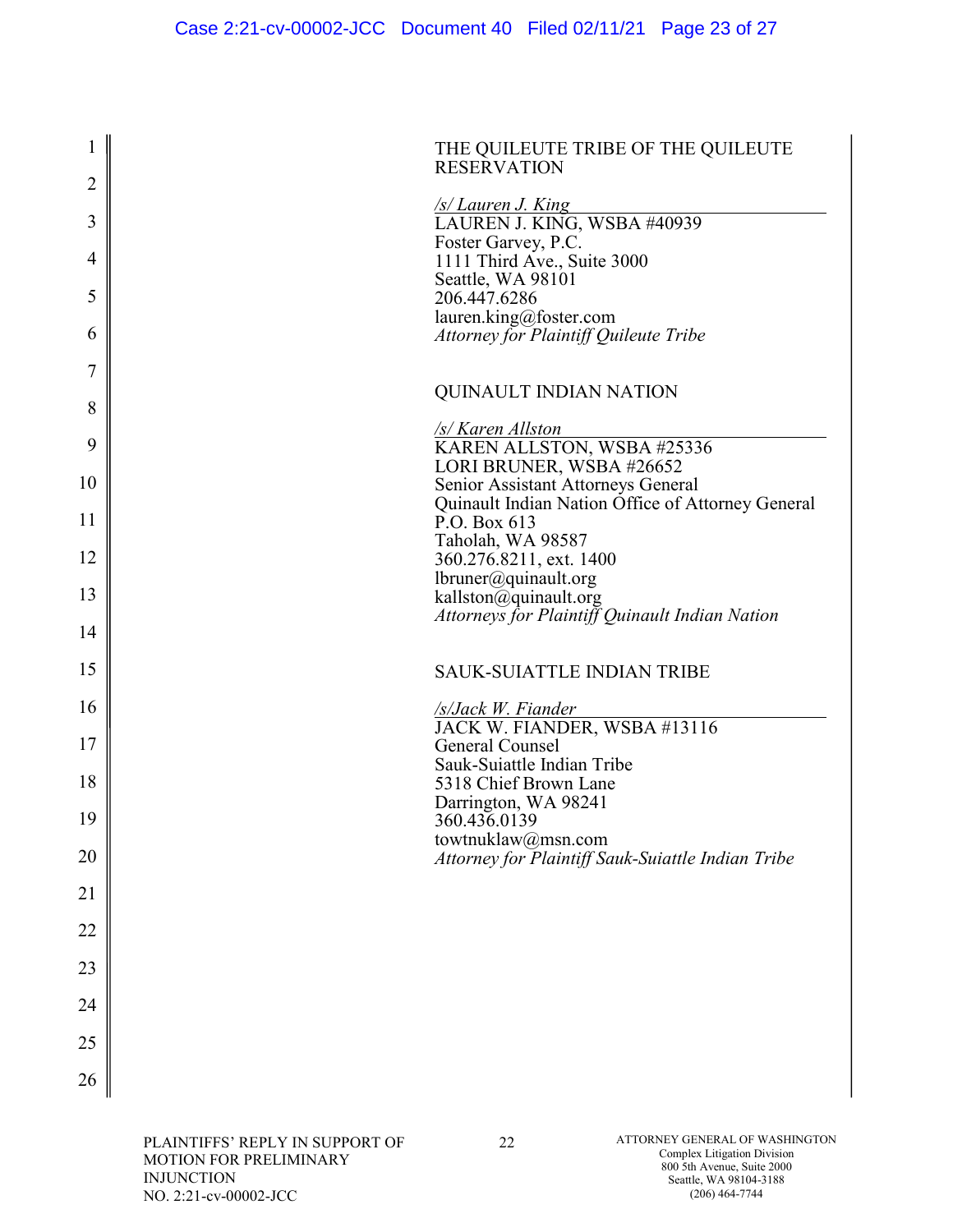| $\mathbf{1}$   | <b>CITY OF SEATTLE</b>                                                 |
|----------------|------------------------------------------------------------------------|
| 2              | <u>/s/ Jeremy F. Wood</u>                                              |
| 3              | JEREMY F. WOOD, WSBA #51803<br><b>Assistant City Attorney</b>          |
|                | Seattle City Attorney's Office                                         |
| $\overline{4}$ | 701 Fifth Avenue, Suite 2050<br>Seattle, WA 98104                      |
| 5              | 206.684.8200                                                           |
|                | jeremy.wood@seattle.gov                                                |
| 6              | Attorney for Plaintiff City of Seattle                                 |
| 7              |                                                                        |
| 8              | <b>SHOALWATER BAY TRIBE</b>                                            |
|                | /s/ Geoffrey D. Strommer                                               |
| 9              | GEOFFREY D. STROMMER, WSBA #43308                                      |
| 10             | Hobbs Straus Dean & Walker, LLP<br>215 SW Washington Street, Suite 200 |
|                | Portland, OR 97214                                                     |
| 11             | 503.242.1745<br>GStrommer@hobbsstraus.com                              |
| 12             | Attorney for Plaintiff Shoalwater Bay Tribe                            |
| 13             |                                                                        |
| 14             | <b>SKOKOMISH INDIAN TRIBE</b>                                          |
| 15             | <u>/s/ Earle David Lees, III</u><br>EARLE DAVID LEES, III, WSBA #30017 |
|                | Director of the Skokomish Legal Department                             |
| 16             | Skokomish Indian Tribe<br>N. 80 Tribal Center Road                     |
| 17             | Skokomish Nation, WA 98584                                             |
|                | 360.877.2100                                                           |
| 18             | elees@skokomish.org<br>Attorney for Plaintiff Skokomish Indian Tribe   |
| 19             |                                                                        |
| 20             | SNOQUALMIE INDIAN TRIBE                                                |
| 21             | /s/ Rob Roy Smith                                                      |
| 22             | ROB ROY SMITH, WSBA #33798<br>RACHEL B. SAIMONS, WSBA #46553           |
| 23             | Kilpatrick Townsend & Stockton, LLP<br>1420 Fifth Avenue, Suite 3700   |
|                | Seattle, WA 98101                                                      |
| 24             | 206.467.9600                                                           |
| 25             | rrsmith@kilpatricktownsend.com<br>rsaimons@kilpatricktownsend.com      |
| 26             | Attorneys for Plaintiff Snoqualmie Indian Tribe                        |
|                |                                                                        |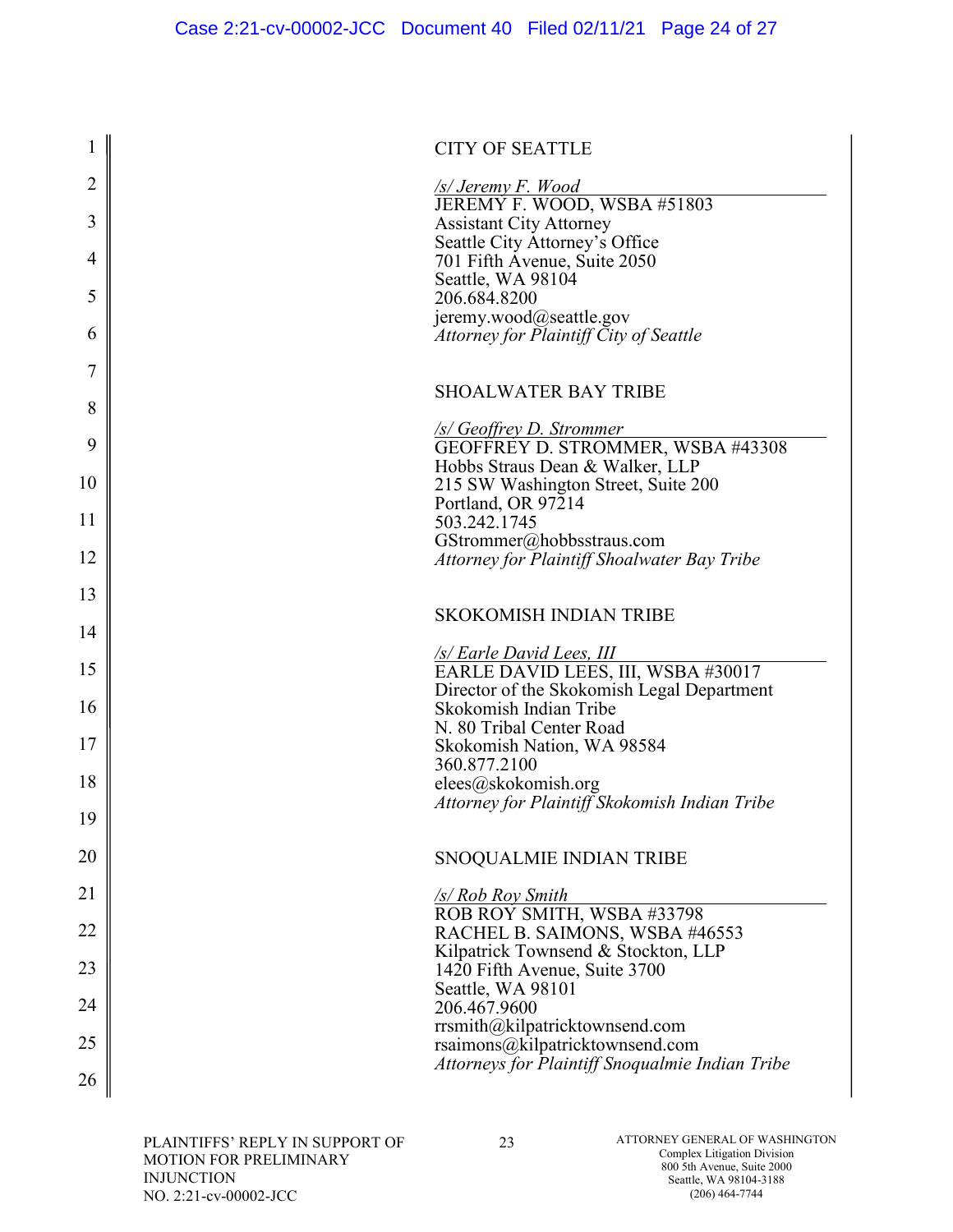| $\mathbf 1$ | <b>SQUAXIN ISLAND TRIBE</b>                                                  |
|-------------|------------------------------------------------------------------------------|
| 2           | <b>S/David Babcock</b>                                                       |
| 3           | DAVID BABCOCK, WSBA #31737<br>Attorney, Squaxin Island Tribe                 |
| 4           | 3711 SE Old Olympic Hwy<br>Shelton, WA 98584                                 |
|             | 360.432.1771                                                                 |
| 5           | dbabcock@squaxin.us<br>Attorney for Plaintiff Squaxin Island Tribe           |
| 6           |                                                                              |
| 7           | <b>SUQUAMISH TRIBE</b>                                                       |
| 8           | /s/ James Rittenhouse Bellis                                                 |
| 9           | JAMES RITTENHOUSE BELLIS, WSBA #29226<br>Director, Office of Tribal Attorney |
| 10          | Suquamish Tribe<br>P.O. Box 498                                              |
| 11          | Suquamish, WA 98392<br>360.394.8501                                          |
| 12          | Shelton, WA 98584                                                            |
|             | 360.432.1771<br>rbellis@suquamish.nsn.us                                     |
| 13          | <b>Attorney for Plaintiff Suquamish Tribe</b>                                |
| 14          | SWINOMISH INDIAN TRIBAL COMMUNITY                                            |
|             |                                                                              |
| 15          |                                                                              |
| 16          | <u>/s/ Emily Haley</u><br>EMILY HALEY, WSBA #38284                           |
| 17          | Office of the Tribal Attorney<br>11404 Moorage Way                           |
| 18          | La Conner, WA 98257                                                          |
|             | 360.466.3163<br>ehaley@swinomish.nsn.us                                      |
| 19          | Attorney for Plaintiff Swinomish Indian Tribal<br>Community                  |
| 20          |                                                                              |
| 21          | UPPER SKAGIT INDIAN TRIBE                                                    |
| 22          | /s/ David S. Hawkins                                                         |
| 23          | DAVID S. HAWKINS, WSBA #35370<br>General Counsel                             |
| 24          | Upper Skagit Indian Tribe<br>25944 Community Plaza Way                       |
| 25          | Sedro-Woolley, WA 98284<br>360.854.7016                                      |
| 26          | dhawkins@upperskagit.com<br>Attorney for Plaintiff Upper Skagit Indian Tribe |

PLAINTIFFS' REPLY IN SUPPORT OF MOTION FOR PRELIMINARY INJUNCTION NO. 2:21-cv-00002-JCC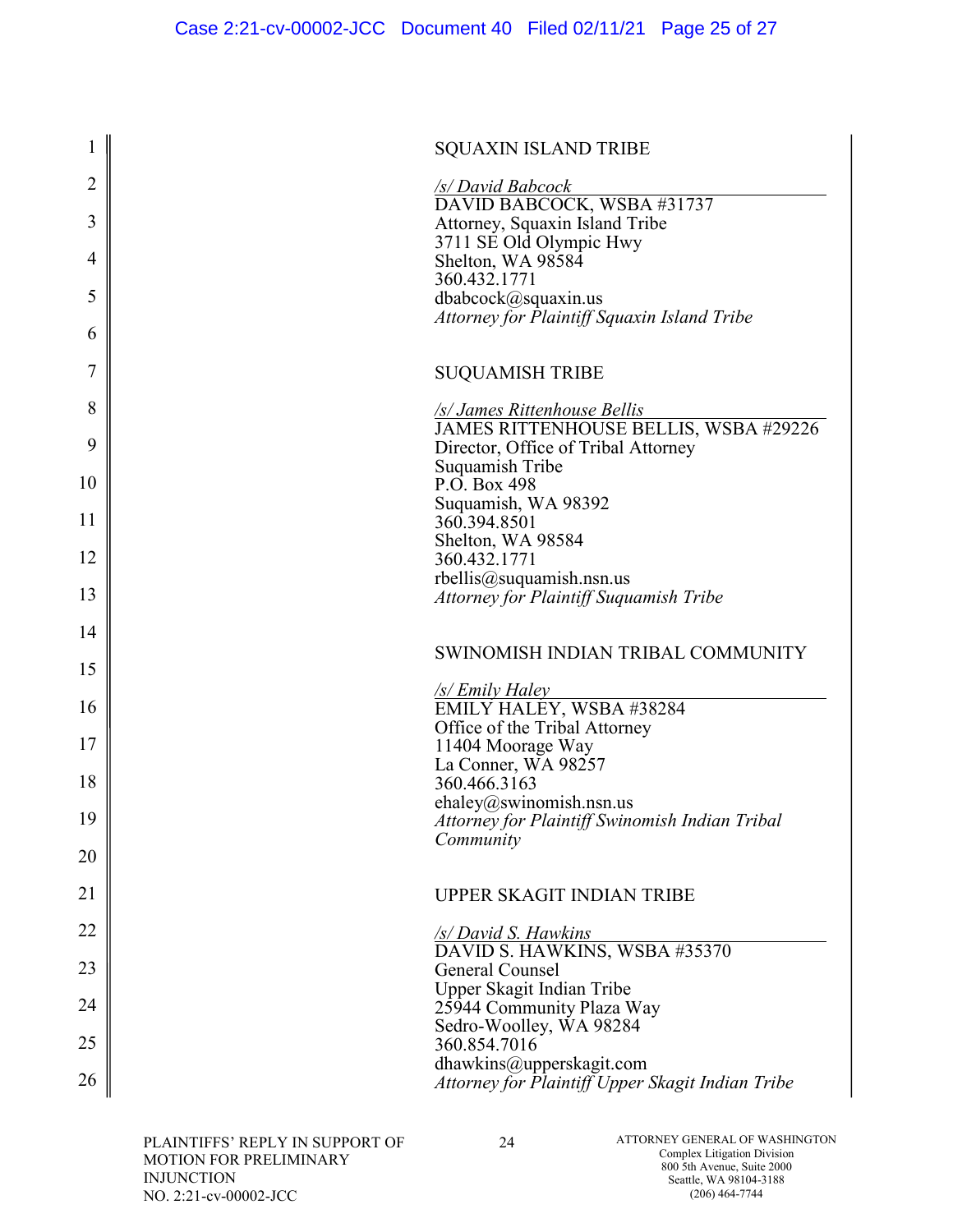| $\mathbf{1}$   | WING LUKE MEMORIAL FOUNDATION d/b/a<br>WING LUKE MUSEUM                                                 |
|----------------|---------------------------------------------------------------------------------------------------------|
| $\overline{2}$ |                                                                                                         |
| 3              | S/Gloria Lung Wakayama<br>GLORIA LUNG WAKAYAMA, WSBA #11892                                             |
| $\overline{4}$ | Harris & Wakayama, PLLC<br>601 Union Street, Suite 2600<br>Seattle, WA 98101<br>206.621.1818            |
| 5<br>6         | glwakayama@hmwlaw.com<br>Attorney for Plaintiff Wing Luke Memorial<br>Foundation d/b/a Wing Luke Museum |
| $\tau$         |                                                                                                         |
| 8              |                                                                                                         |
| 9              |                                                                                                         |
| 10             |                                                                                                         |
| 11             |                                                                                                         |
| 12             |                                                                                                         |
| 13             |                                                                                                         |
| 14             |                                                                                                         |
| 15             |                                                                                                         |
| 16             |                                                                                                         |
| 17             |                                                                                                         |
| 18             |                                                                                                         |
| 19             |                                                                                                         |
| 20             |                                                                                                         |
| 21             |                                                                                                         |
| 22             |                                                                                                         |
| 23             |                                                                                                         |
| 24             |                                                                                                         |
| 25             |                                                                                                         |
| 26             |                                                                                                         |
|                |                                                                                                         |